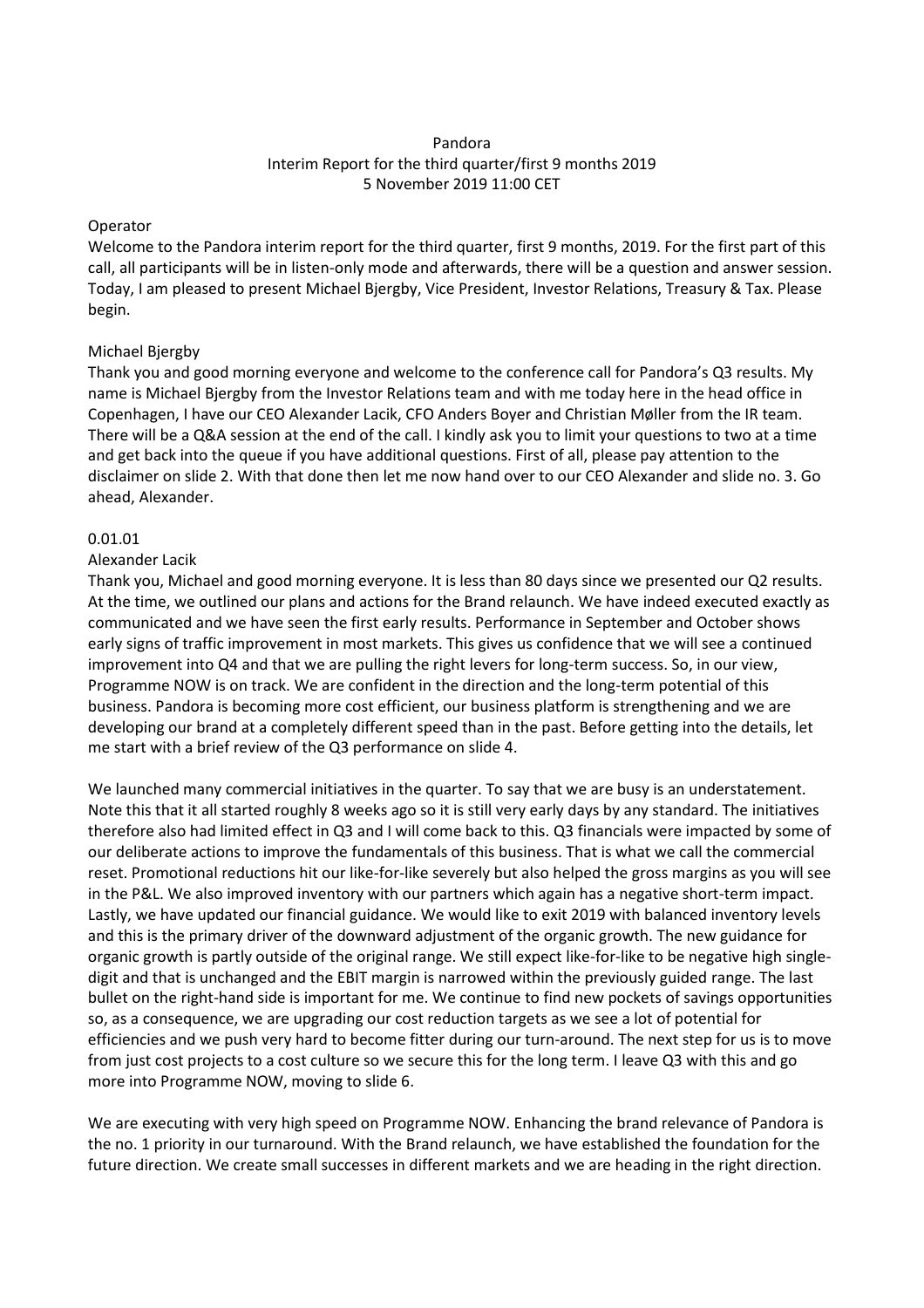Of course, changing the brand perception is not a quick fix. During the quarter, we have initiated a new product development strategy which we will share more details with you early next year. The implications of the strategy are expected to come alive in late 2020 and in 2021 given the 12-month development timelines we have. On brand access, cost reset and commercial reset, we are progressing very well and results are showing. The deliberate actions of the commercial reset hurt our short-term financial performance but it is unquestionably the right thing to do. We will exit 2019 in much better shape on key areas with less dependence on promotions, more balanced inventory levels and a more efficient product assortment. With this, let's move onto slide 7, please.

The Brand relaunch was kicked off with the global PR event in LA. We created new energy around the brand with good media coverage and high online engagement. We have also conducted a number of other activities to improve brand perception. Most of these initiatives are aimed at the longer term. Turning to the right-hand side of the slide, in Q2 we have tested increased media investments in Italy and UK which we have discussed before. Based on the results, we have expanded this to all major markets except China where the media market is different. The investment focus on brand building and the newest product launches. The sole objective of the media investment is to generate more traffic. This makes it very simple to evaluate and I will come back with a deep-dive review further on. I have no doubt that short-term and long-term investments in the brand are required and will pay off. It is a pleasure to see how our events are creating excitement as we are investing more than ever before. Now let's move to the early learnings from the new store concept.

We are rolling out per plan. So far, we have opened 4 fully refurbished stores in the UK and Italy. There is also a pop-up store in the new town style of New York and finally, our first experience store in Shanghai. To get a fair assessment of performance of the new stores, we should look at Leicester and Birmingham where we have a reasonable time horizon – and I say reasonable because it's roughly 8-10 weeks – results in those two stores look encouraging. Both traffic and sales have improved. Importantly, though, consumers are providing us with very good feedback. They tell us that the expression of the store is more welcoming and they like the new high impact element such as the charm bar. We continue to optimise the concept and over the next three months, we are looking to open another 6 stores. When we have sufficient data, we will evaluate the global roll-out. We expect to be in a position to do that somewhere in the beginning of 2020.

Please turn to slide 9 for a few comments on products. One learning from the Programme NOW diagnosis was that Pandora has not done enough to drive charms collecting. We are category leaders in charms which represent 50% of our revenue and, in fact, are part of the DNA of Pandora. I find it absolutely necessary to direct even more efforts toward this category than we have done in the recent years. The Ocarrier, which you see depicted on the slide, was part of the Autumn collection and is performing really well. This innovation proves to us that charms can be worn in different ways and can be expanded to other categories than bracelets. The first customer transaction is typically one O-carrier, a necklace and two charms. This makes units per transaction of O-carrier on par with snake bracelets. The O-carrier is one of the top sellers of the Autumn launch.

In October, we launched Pandora ME. The idea was to offer the charms bracelet concept at an attractive price point. This initiative has been primarily driven through digital channels faced by Millie Bobby Brown. Early results are very encouraging and drive charms sales at a significantly higher ratio than for instance Essence and Reflexions in the past. Those two things tell me that when Pandora brings relevant innovation to the market, we get a very positive reaction from the consumers. So again emphasizing the need for upgrading our product strategy.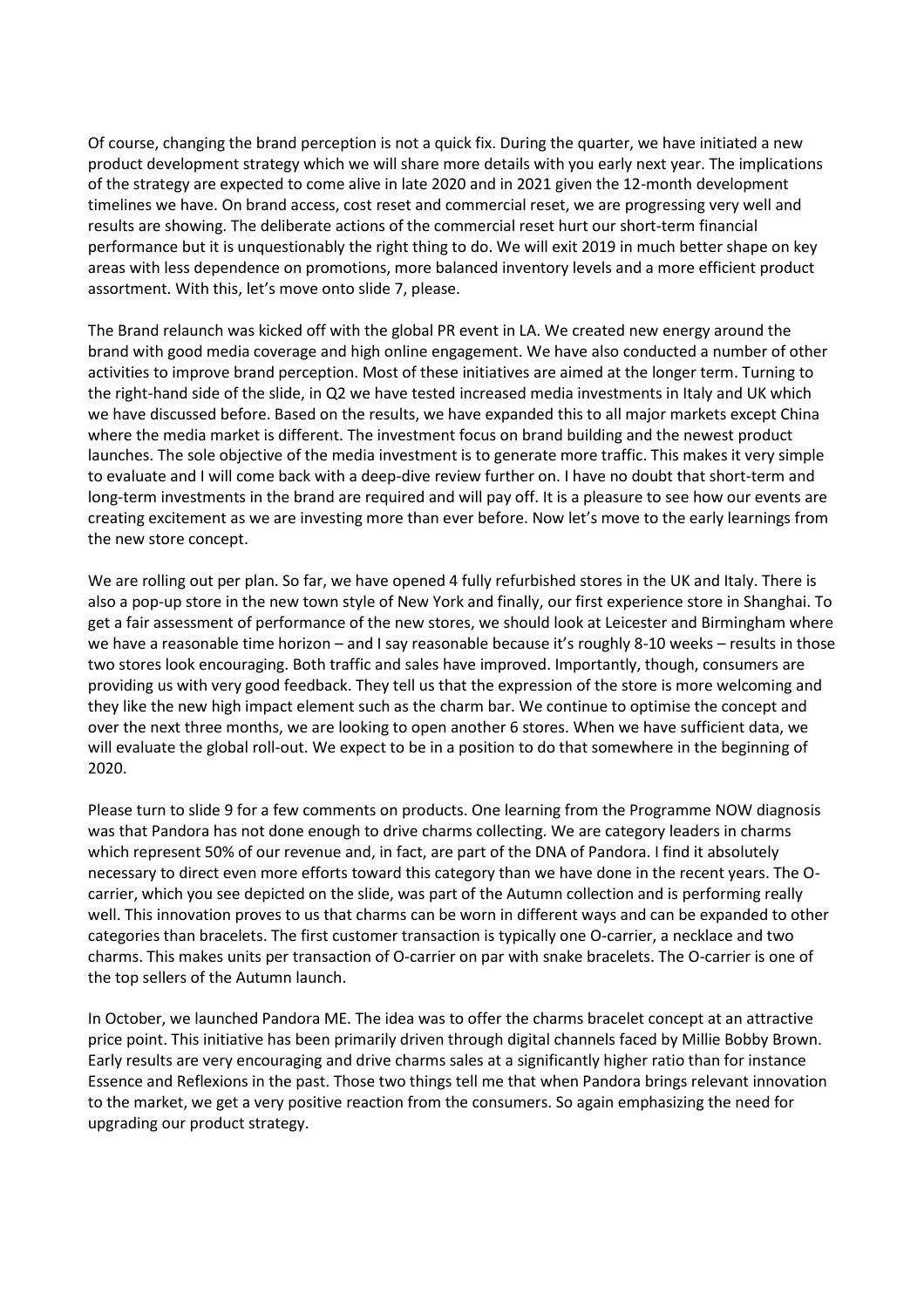Finally, we believe we have a solid Q4 line-up that will change and support the like-for-like trajectory. Frozen 2 and UNICEF products have already been launched last week and we will further amplify collaborations with the Harry Potter collection coming soon. The Christmas drop has also received very good focus group feedback so all in all, a better line-up for this important trading period than we have had for a long time.

On the next slide, I will have a look at the results of our media investment. This is maybe the most important slide in the entire presentation. What we would like to do is to provide you with an understanding of the issues we are facing when we have reduced promotional activities. It also illustrates the core reason for why we expect an improvement in Q4 and beyond. As a reminder, decline in store traffic has been the major driver of our like-for-like decline since 2018. Looking at the charts for the three key markets, there is a very consistent pattern. In the weeks where we are not cycling promotional activity, there is a clear improvement in traffic development since the Brand relaunch. In the three key markets on the chart, we basically have stable traffic development in our concept stores when the trading weeks are comparable. Look at UK in the middle of the chart as an example. In week 36, immediately after our Brand relaunch, we saw traffic into stores improving. From week 37-39, the traffic declined by some 20% as we cycled the late-season sale that we conducted in 2018. This year, we ran a 3 for 2 sale in week 39 and 40 which gave a more fair comparison. Getting into week 41 and 42, we saw clear improvement with clean comparisons. And you see the same pattern for these three markets and of course for the other markets that we are not sharing here today.

I am now turning to the next slide to focus on China. We have doubled our revenue since buying back the distribution in 2015. We have continued to open stores at a high pace to build a strong distribution alongside a strong eCommerce business through Tmall. China's performance in Q3 was disappointing. There is no other way around that. This was fundamentally driven by weak trading during Chinese Valentine's Day in August. During the last year, we have experienced strong growth on Tmall. On the other hand, we have weak traffic development into our store network, -30% less than prior years. To some degree, we have offset this with significantly improved conversion rates, limiting the like-for-like impact. But clearly, we have a more structural challenge in China. We believe there are a few areas that need more attention. The consumer research we have done shows that our brand position is unclear if we compare it to other successful Pandora markets. Our media model, both the amount and execution, has not delivered the type of brand awareness built nor traffic into the stores as required. We are also evaluating the quality of our retail network as part of the larger corporate assessment which we have discussed and will be shared in Q1. We have initiated a comprehensive plan to rejuvenate the brand and now go to market strategy. There is no quick fix to these challenges. It requires a more embedded commercial engine and possibly a different investment approach. We will work our way through this and find the right approach for growing in China like we have done in other markets.

Before handing over to Anders, I will provide a few comments on the commercial reset on slide 12. The commercial reset is an important initiative. It does hurt us short-term but we are doing what is right for our business in the long run. Q3 was the quarter where we reduced promotions the most. We reduced a number of promotion days by around 41%. As an example, US went from 27 days to 9 days of promotions so it was a very different environment for the Pandora consumer in the US. As you know, we have also initiated an inventory buy-back programme. In North America, the broader programme will be completed in early 2020. This covers my part today. I will now hand over to Anders. Anders, please.

#### 0.13.04

#### Anders Boyer

Thank you Alexander. Please turn to slide 13 for just a few words on the cost programme. We continue to progress well on the cost initiatives under Programme NOW and as you have seen, we have increased our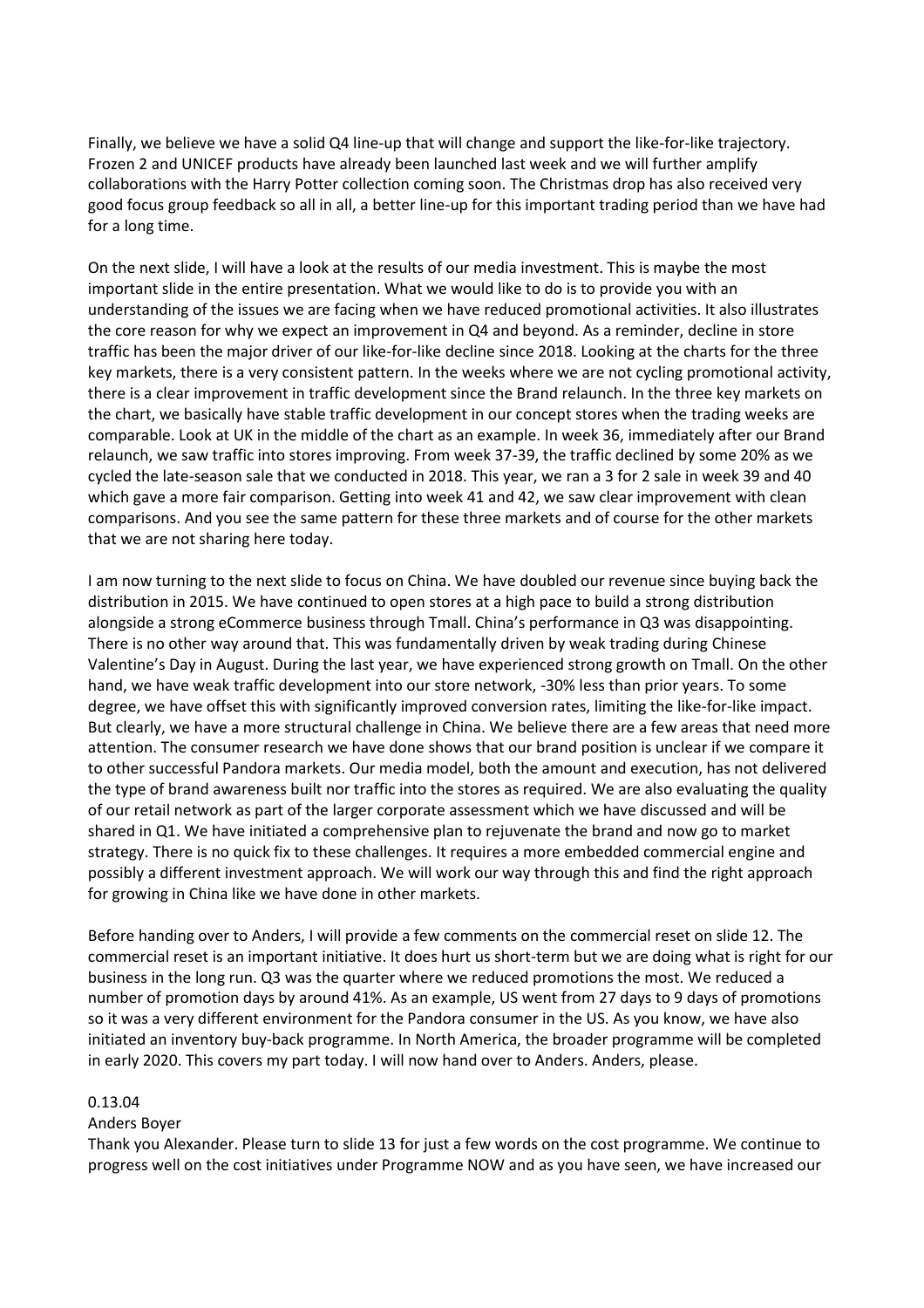targets this morning both for the calendar year 2019 and for the 2020 run-rate and the new 2020 target of DKK 1.3 billion is equal to 6% of revenue so it is a large cost programme that we are running. I would like to highlight that the second cost category on this slide, the retail expenses where we have progressed better than expected by standardising marketing materials and managing hours available, labour hours in the stores and also taken the first step in renegotiating selected lease agreements. And we will continue to leave no stones unturned as we hunt for more cost savings to protect our margins and reinvest in the business.

And that concludes the review of Programme NOW and on slide 15, I will just give a couple of highlights on the Q3 financials. You probably know these numbers by now so I will just leave you with two comments on this slide, the first of those being that the cost structure of Pandora is transforming and the gross margin is increasing as you can see in the numbers today as we are becoming more efficient, administration costs and our sales and distribution costs are flattening out or even decreasing and we are pushing cost towards the line that really drives top-line and the brand. And you can also see that marketing is up 60% Y/Y in this quarter. Secondly, the cash flow continues to be strong and also being a testimony to the efforts that we are doing in Programme NOW and the underlying strength of the business.

So let's go into a little bit more details on the revenue for the third quarter on slide 16. The largest driver for the decline in organic growth is the commercial reset and as you know, these are all measures that we are deliberately choosing to do and are of a one-off nature. So the promotional reduction impacted revenue by around -4% in the quarter, the change of the payment terms in Italy around -3% and then the decline of sell-in to wholesale around -2%. So in total, around 9-ish percentage points impact from the commercial reset in the quarter. And the decline of sell-in to the wholesale was mainly driven by North America and this continued inventory decrease was in fact larger than what we had expected. You may have noted that I say -2 for the sell-in decline but the pink box here, just to the left of the middle of the waterfall to the left of the organic growth shows -3 and that difference of 1 percentage point is related to Hong Kong which impacted organic growth by 1 percentage point but it is not included in the like-for-like number of -10 in this waterfall. So like-for-like excluding Hong Kong was -10% which overall was quite close to our expectations except for China where the performance is disappointing as Alexander has already explained. I will just give a few words on the change of payment terms in Italy. This has a fairly large impact in the quarter and it is another measure that we are taking to clean up the business and ensure that sell-in and sell-out is matching better going forward. It is pure timing and the revenue will come back in this quarter that we are sitting in now, in Q4. But obviously, it hurts both revenue and the margin in the third quarter.

Moving onto slide 17 and the EBIT margin bridge versus last year. The EBIT margin excluding restructuring costs was down just below 4 percentage points compared to Q3 of 2018 and that is mostly driven by the deleverage resulting from the lower revenue. We have reduced costs by just around DKK 300 million in the quarter or 6% of revenue and as you can see in the waterfall here, we have basically reinvested everything in the business to drive both the long-term health of the business and also revenue on the bit shorter term horizon. I would also just like to highlight the restructuring costs in the quarter which amounted to DKK 1.1 billion and which led to a negative reported EBIT. This is obviously a massive number and the largest part of the restructuring cost is in cost of sales, COGS, due to the inventory buy-back programme and the writedowns related to the product assortment simplification. Our expectations for the restructuring costs in the full-year 2019 are unchanged up to around DKK 2 billion.

Then on slide 18, just a brief comment on cash flow. The cash flow generation was strong again in the quarter despite the negative reported EBIT. Free cash flow was DKK 1.1 billion and adjusted for IFRS 16, it was just around DKK 0.8 billion. And as you can see, the operating working capital continued to be below the 10% mark and ended at 8.6% of revenue and is probably the lowest that we have ever seen in the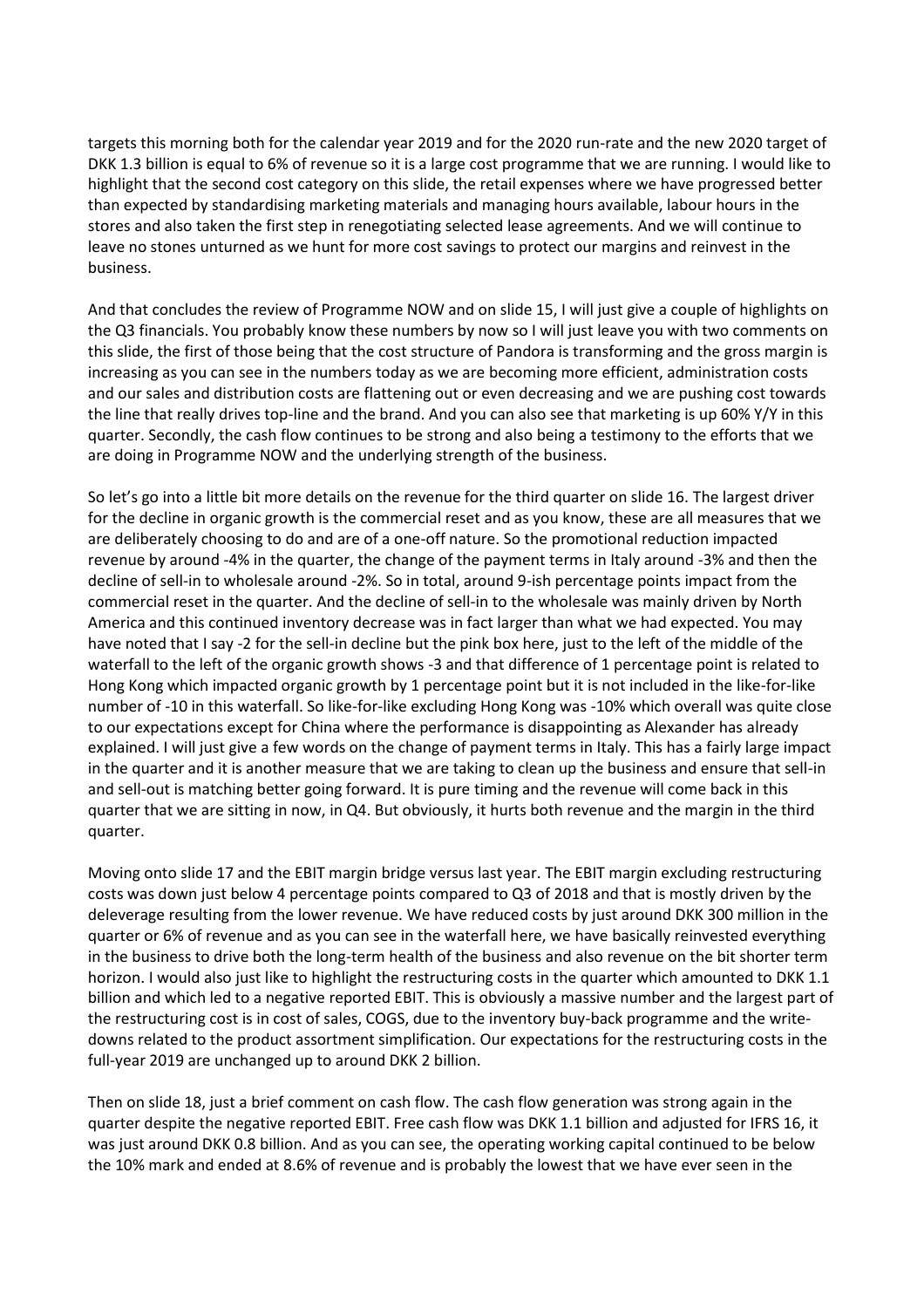company and only half of the level we were at last year. There is a little bit of technicality supporting the low working capital number also in this quarter because the trade payables are higher than normal due to the one-off restructuring cost. We still see that the business can be managed with an operating working capital at a low double-digit percentage of revenue and thereby below the 15% target that was mentioned at the Capital Markets Day in early 2018. And you should also notice that the inventory buy-back programme had a large P&L effect in Q3 but little or basically no cash effect in the third quarter.

So the final point on the agenda is the full-year guidance starting on slide 20. And on slide 20, you can see our updated organic growth guidance and the dotted boxes on the slide here represent changes to the original guidance. Organic growth is now expected to be between -7 and -9 for the year compared to previously between -3 and -7. And as you can see with these dotted boxes, the change is driven by a larger impact from inventory reductions in the wholesale channel combined with fewer store openings and a different phasing of the openings than we had initially expected. And thirdly it should also be noted that the turmoil in Hong Kong drags down the organic growth a bit on the full year compared to the expectations. So even though there is only 2 months left of the year, the range of outcomes for 2019 remains somewhat wide, both due to the fact that November and December are very large trading periods but elevated further, due to the fact that we are in the middle of a turnaround.

It is obviously never fun to downgrade the organic growth guidance but the drivers of the downgrade are to some extent non-recurring. Taking down inventory and thereby having lower sell-in than sell-out is a consequence that we are managing the business for the long run and in a somewhat ironic way, you can actually say it represents an upside to 2020 revenue once sell-in and sell-out converts again. And we would also like to say that we could easily take off the pressure on sell-in and push less hard to reduce inventories in the wholesale channel and thereby support the organic growth in 2019 but it is not the way we want to manage Pandora. We are confirming our like-for-like guidance despite the challenges that we are seeing in China and we have said repeatedly that performance is very much about Q4 and Q4 is very much about a couple of key weeks from late November and through December. So we are indeed heading towards some very exciting weeks where we expect to see improved performance based on among others the improvement in traffic into the store which we have seen since the Brand relaunch.

And then finally, let's turn to slide 21 and the EBIT margin guidance. The full-year EBIT margin guidance has been narrowed to the lower half of the original guidance and is now between 26-27% and you can kind of see this as a mechanical consequence of the lower organic growth which obviously has a dilutive effect on the margin and then that's partly offset by the additional DKK 50 million in cost savings. And besides the EBIT margin, we have also updated the CAPEX guidance to around DKK 1 billion from previously between DKK 1 and 1.2 billion and lastly, we have updated the effective tax rate to between 23-24 and that change of the tax rate guidance is actually a result of our restructuring effort and the significant decline in our own inventories which has a technical impact on our tax added values, it is pure timing and it doesn't affect our future expected effective tax rate for the company. That is all from me and on the financial guidance and I will now hand it back to Alexander and slide 22.

## 0.24.17

#### Alexander Lacik

Thank you Anders. I wanted to close this presentation by summarising where I think we are. So, we have started the journey to turn this business around and this is clearly in the very beginning of that so if you think of it as a book, we have turned to a new blank page and we are writing the first few sentences. What is really important now is that consumers actually take notice of our efforts. So this is and remains our key focus. Programme NOW as such with all the elements we just reviewed is on track. We are seeing some early positive signs of the efforts and in particular, the change in traffic trajectory is a clear positive vote by consumers. This is manifesting itself in improved like-for-like performance. Since the brand relaunch, we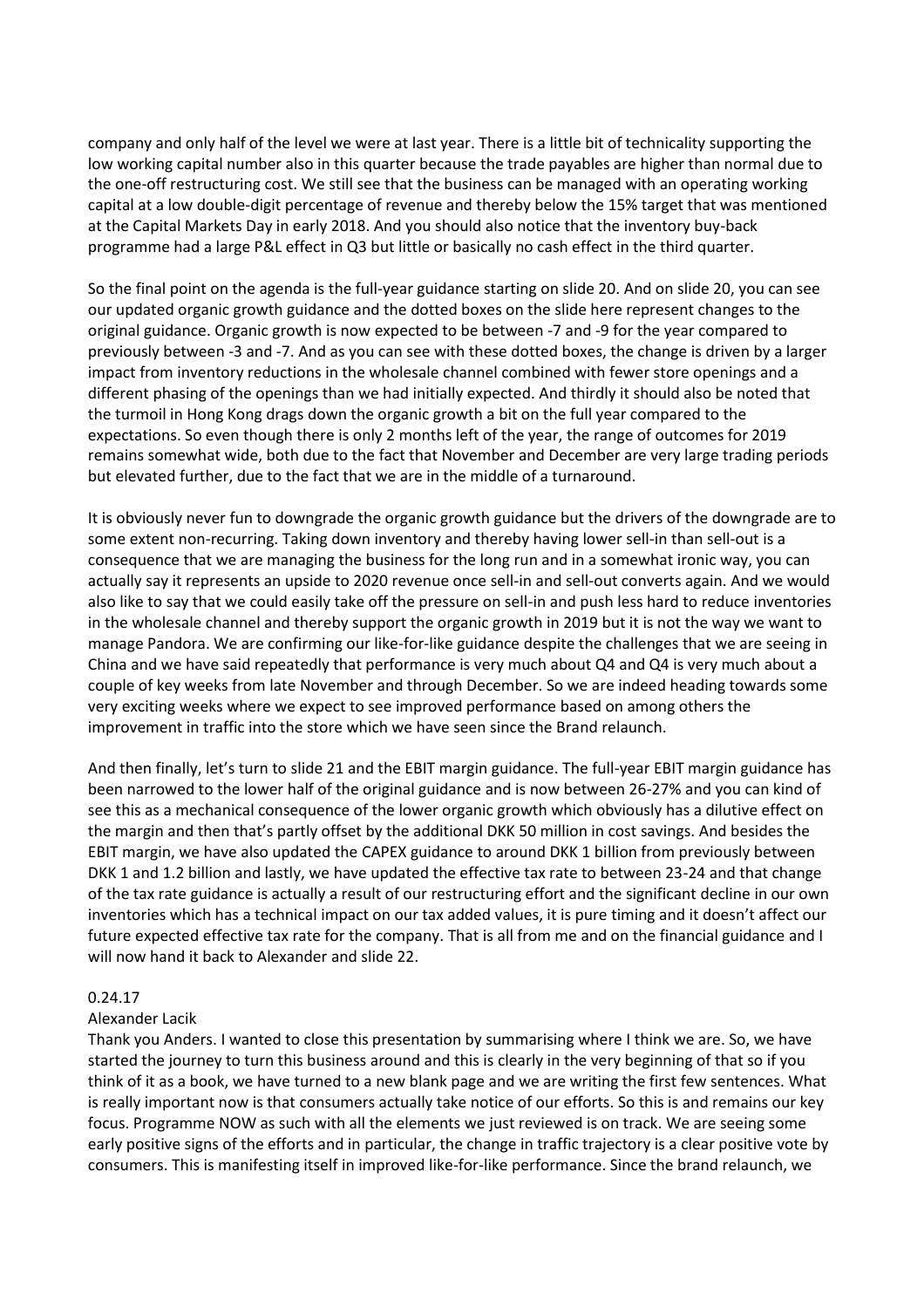are experiencing better like-for-likes. If we exclude China, the like-for-like comparison would have moved from -10 to -5 in October. So clearly very early signs, it's a few weeks of trading but it is important that we are actually getting a positive response. Q4, in particular Christmas trading, will remain a challenge to overcome. While uncertainty remains, we are at least starting off from an improved position versus prior years with better products, better marketing and we have a strong investment in media. So net net, I think this will be a bumpy ride for sure but taking hold of positive drivers remain our focus to turn this thing around. And with those words, I would like to open up the Q&A session. Operator, please go ahead.

#### 0.26.02

#### Operator

Thank you. Participants, if you wish to ask a question, please press 01 on your telephone keypads now. If you wish to withdraw your question, you may do so by pressing 02 to cancel. Our first question comes from the line of Elena Mariani of Morgan Stanley. Please go ahead, your line is open.

#### 0.26.22

#### Elena Mariani

#### Hi, good morning Alexander an

d Anders, this is Elena Mariani from Morgan Stanley. Two questions from me, please. The first one: I would like to go back to what you said was the most important slide of your presentation about the improvement in traffic because one thing that is not clear to me is how could you say that the tests that you have done in terms of marketing, changes in approach and incremental investments in Italy and in the UK have been successful? Because your like-for-like has deteriorated sequentially in Q3 and even if you exclude the impact from the lower – the reduced number of promotional days, it feels that from an underlying perspective, things haven't improved. So, what gives you confidence that what you are doing in terms of key marketing initiatives is the right thing to do? And this is also linked to China; I think originally you had said that you wanted to improve the marketing investments there. But what has changed there and why now suddenly you are seeing more structural issues in the market? How long do you think it is going to take to fix that? And what is your overall assessment of what it takes for the brand to be competitive in the market? And then the second question is a little bit broader and is about the medium-term. Now you have been quite a few months into the restructuring of the brand and perhaps you have a little bit more visibility or at least you have a better idea of how long it is going to take to turn the brand around. I think we are all having a hard time in understanding what could be the medium-term trajectory of the brand; I think your full-year 2019 guidance is fully understood. My question is: What do you think could be a realistic trajectory for the top-line, the like-for-like recovery, and also what would be your early assessment of a sustainable margin for this brand excluding all the restructuring and all the initiatives on promotions that you have been taking so far? This would be very helpful to understand, at least to have a broad idea of what you think 2020 could look like or let's say 2022 could look like. Thank you.

## 0.28.55

## Alexander Lacik

Okay, we will try to answer as much as we can. The first thing I would just like to remind you of is it is 6-8 weeks. So if you are trying to plot a course on the basis of one observation point, it is highly likely you will end up in the wrong place. So I would just like to remind ourselves of that. So what we are looking at here on the charts is we were trying to kind of line up clean weeks as it were, so where there is no promotional distortion because promotions do distort the picture quite dramatically as we have demonstrated. And what you see across these 3 here and another 10 which sit underneath is we see the same pattern everywhere. Where there is a clean week comparison, we can see that the traffic trajectory is very different in a positive direction and that gives us the confidence that there is something driving that and that would then be believed at least initially be mostly pushed by the increased investment in media. All these other things are more kind of hitting you once you enter the store. So that's probably what gives us that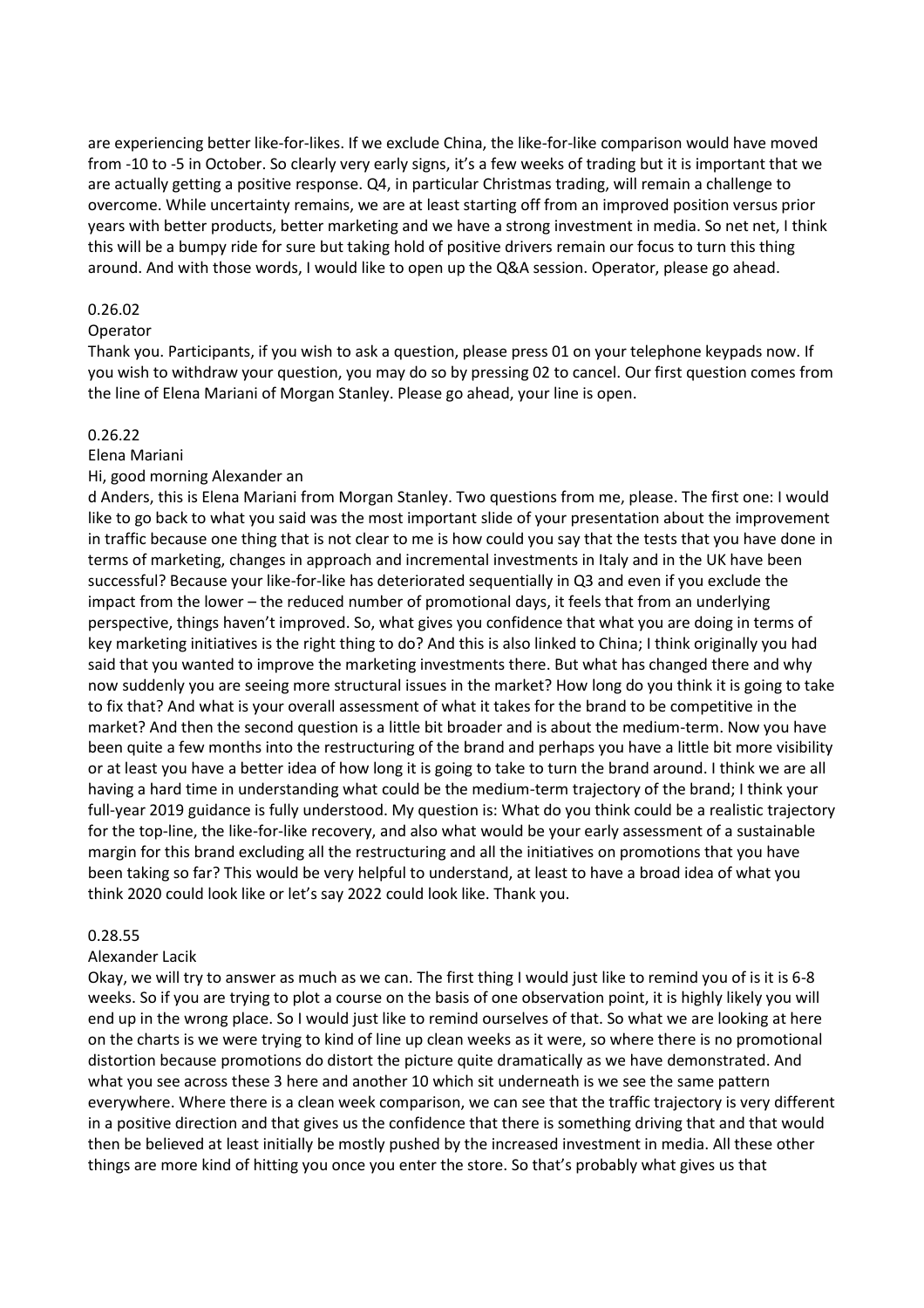confidence as we kind of dive into the kind of absolute traffic numbers which we are not sharing here today but we have just seen the outcomes here. Then I think your second question is on China. I think China is – there are a couple of different things. The underlying structural like-for-like development in China is not on fire, let's put it like that. We have seen a declining or a weak traffic into the physical store network since last year and I think the number is something like

-30%. We are contracting that with conversion rates which are up 15 so essentially, you are taking out half of that impact. And then the other piece which is driving is our Tmall business is really strong. Year-to-date that is up 24% like-for-like and in fact, in September, it was up almost 50% so that business is kind of pulling in a lot of our consumer base. So I do think that there is some structural softness in China. We have done quite a lot of consumer research which would also kind of suggest that the positioning of the Pandora brand in China is somewhat weaker than in our other big markets and we are working through exactly how to address that and clearly then the media landscape in China, which I have touched on before, is different from let's call it the Western markets where TV is not such a factor and if you look back over the – let's say you go back 2-3 years in time and you look at things like unaided awareness, that has somehow flattened out which then would suggest to me that it's not generating the type of response we are looking for and again, we would have to deep dive on understanding that and I think the third piece is I think in general in China we are seeing a little bit of a softer category development, we have some few data points but they are more anecdotal than anything from competition which would also suggest that you know China has been quite a rough ride in the last few months. And within that, I think we have said that we have to take a look at our store network, whether we are placed in the exact correct places, you know, that market is more dynamic, I find, than maybe in some other of the Western World countries. And then on your final question, what is the kind of game plan coming to a positive.. I think in February, Anders spoke about that we expect 2019 and 2020 to most likely be in the negative territory in terms of like-for-like. If, let's say that on the assumption that some of these things that we have now experienced are going to continue yielding, then we should be in a positive territory in the out years. Whether that is going to be in 2021 or not, I don't have enough data to give you a very strong point of view at this stage of the game. Then looking at the earnings model question which you raise – you know, our gross margins are actually increasing as you see so there is nothing there that suggests that part of the equation is weakening and if we can kind of get hold of the like-for-like development, then I mean you can do the math yourself. We should be in a very strong position to kind of deliver EBIT margins somewhere around the current territory would be my view. But again, we are not making any hard statements of that just as yet. I don't know, Anders, if you have anything to add? Okay.

# 0.33.50 Elena Mariani Thank you very much.

#### Operator

Thank you. Our next question comes from the line of Magnus Jensen of SEB. Please go ahead, your line is open.

#### Magnus Jensen

Hello guys, Magnus here from SEB. I have two questions for you. The first one is the one I always ask you guys, it is on the charms like-for-like, so you report the charms are down 14% in the reported growth but what was the underlying like-for-like in the category if you would like to share that as you have done before? And then my second question goes to the reduction of the inventory at franchisee levels. I mean, even in this quarter, you bought back a lot of old inventory from your franchisees and yet, they continue to reduce their inventories even further and this is in a period where you are relaunching the brand and introducing a lot of interesting new products including for instance Pandora ME. Could you share your view on this? And aren't you worried that you are going to end up with too low inventories at your franchisee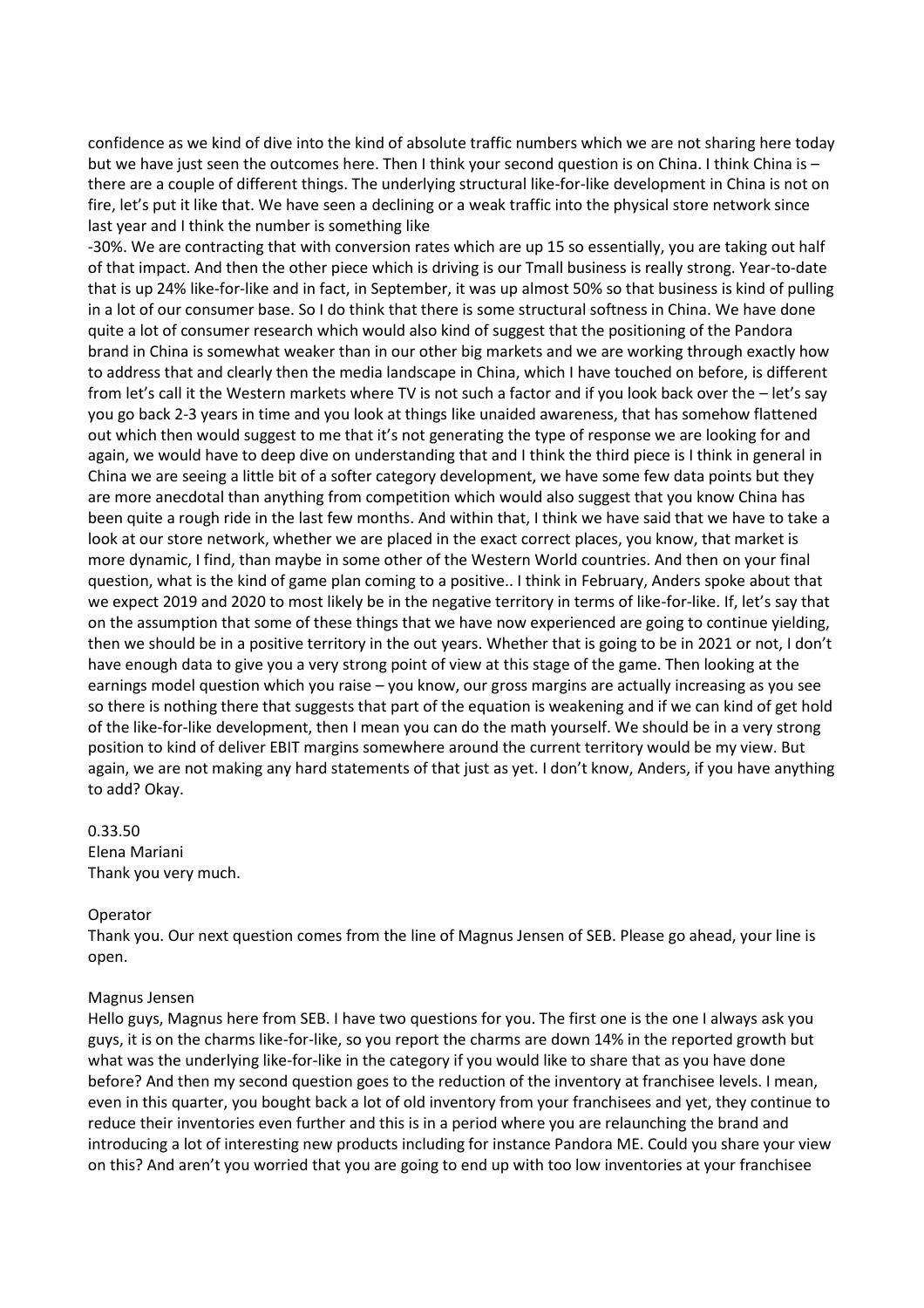levels? And finally, could this be a sign that some of your multi-brand retailers are maybe phasing out our products?

## 0.34.58

Alexander Lacik

So on the first question, I think the charms like-for-like is in a similar territory as the organic growth number if I am not mistaken.

# 0.35.10

Michael Bjergby

But we don't provide the organic growth number either but in essence, what you should address in line with what we have seen in Q1 and Q2 so negative mid-teens basically so that has not changed and the pattern is the same.

# 0.35.33

# Anders Boyer

And then, hi Magnus, on the inventories – I think there are a couple of things at play here, I think – just exactly like the entire discipline of managing inventories is much higher on the agenda for Pandora as part of the turnaround, I think exactly the same is happening for our partners that when you have been in a period of time where revenue has been declining a bit if you sit operating a store or a few stores, then you get into naturally focusing more on also managing your balance sheet because it has a direct cash impact. So I think what we are seeing is compared to the outset of the year when we made the guidance back in February is that the level of weeks of cover, the level of inventories a store can be operated with is probably a bit lower than what was our assumption at the outset when we made the guidance 8 months back, 9 months back. And then on the multi-brand – as you know, the data on the multi-brand is less sharp than what we do have for concept stores but we do expect that the like-for-like, if you had such a measure for multi-brands, is a little bit worse than for the group average. But we are not seeing a de-listing, I think that was the word you used, as a general thing at all among multi-branded partners.

## 0.37.08

## Magnus Jensen

Okay, thank you. Just a short follow-up. So I am not really sure, is this your decision or is it the franchisees' decision that they are reducing inventories even further?

# 0.37.16

# Anders Boyer

That is – actually you could say it's both. We have decided that we don't want to push. We want the partners to pull inventories from us when they need it and meaning that we want to make sure that our sell-in to the partners is guided by not something we decide to sell into them but it's guided by the sell-out from their stores.

## Magnus Jensen

Okay, thank you. That is good to hear. That is all for now.

## 0.37.49

## Operator

Thank you. Our next question comes from the line of Antoine Belge of HSBC. Please go ahead, your line is open.

## 0.37.57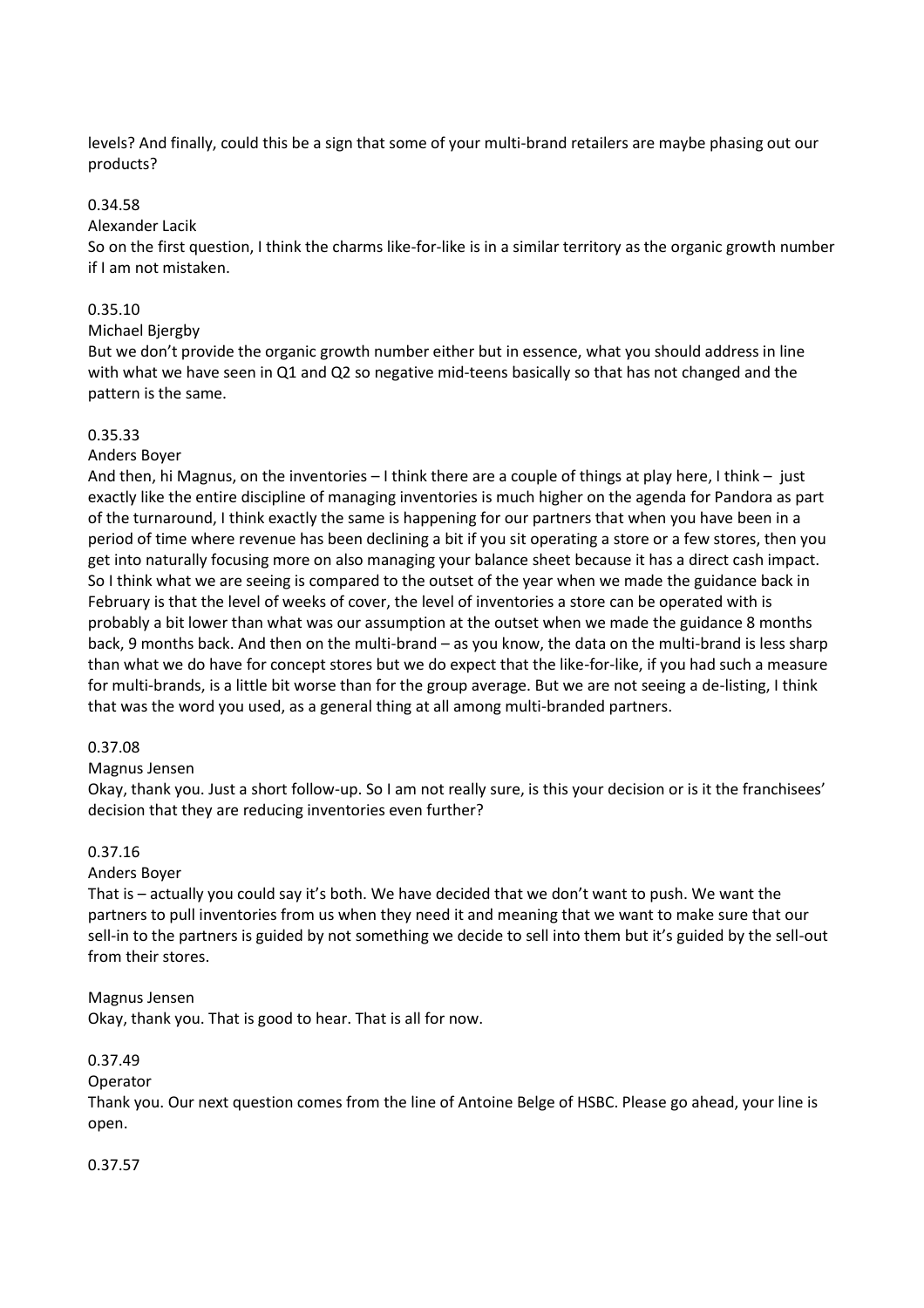## Antoine Belge

Yes hi good morning, it is Antoine Belge at HSBC. Two questions. First of all, I think you mentioned the lack of local relevance for certain products. Is it something that products like the O-carrier is already addressing? Or is it something that you will address at a later stage and I don't know if you could give sort of an example of your products which are different in a specific country? My second question relates to China and then I fully understand that it's too early to talk about 2020 but whatever level of margins or profit you had initially or at least 2 months ago regarding 2020 is it fair to say that with the work that needs to be done in China, I think you mentioned retail adjustment etc. that there will be cost or that we should adjust our estimates for the fact that in China there are specific issues on top of the, I would say, the overall store repositioning of Pandora.

# 0.39.13

# Alexander Lacik

When it comes to the product strategy, I think the O-carrier is a great example of how we can expand the usage of charms outside of the bracelet. But specifically on your question on the new product strategy, I mean, we are working through it as we speak and when we have bolted that one, then the actual development work takes place. And from concept through to ready product in our world, we are looking at roughly a 12-month cycle and we can fast-forward some things but on average, that is the kind of timeline we are looking at. So I would not be expecting any kind of major changes until maybe late 2020 that you could derive out of this different way of thinking about it. Then on China, I am not entirely sure what your question is – or are you asking if we are going to spend more money based on the comment around the store network, is that your question? Just so I am clear.

# 0.40.17

## Antoine Belge

Yeah, I mean I guess you mentioned the October developments which are obviously quite negative and I would expect, I mean my view and maybe I am wrong is that they are below your expectations so maybe – I mean that specific issue in China is coming on top of what you had planned in terms of investments and on OPEX so basically that we again – I understand that it is way too early for you to give an overall 2020 guidance but compared to our previous estimates, it is fair to say that we have to … you know then it's our job to do estimates but in other words there is a downgrade to EBIT to be made for 2020 on the back of what is likely to happen in China that you will probably announce at a later stage but it is already clear that the situation needs some adjustment.

## 0.41.16

## Anders Boyer

Maybe I can try to give you some flavour on that question. As we are keeping our guidance for 2019 on likefor-like and EBIT margin unchanged, I think that's the starting point and as always, there are plusses and minuses but specifically, we are on the EBIT margin within the guidance that we set from the outset of 2019. Obviously, on an isolated basis, we are not where we want to be in China, but the group margin, we are still tracking within the range for 2019 so I think you should think more on China as more about working differently and spending the money that we are already spending in a different way rather than a big group margin impact.

## 0.42.07

## Antoine Belge

Okay. Thank you. Maybe just a follow-up on the cost savings, you are saying that you found new areas for cost savings. Could you give maybe a few specific examples on where you are going to gain these 50 million this year and then more in 2020?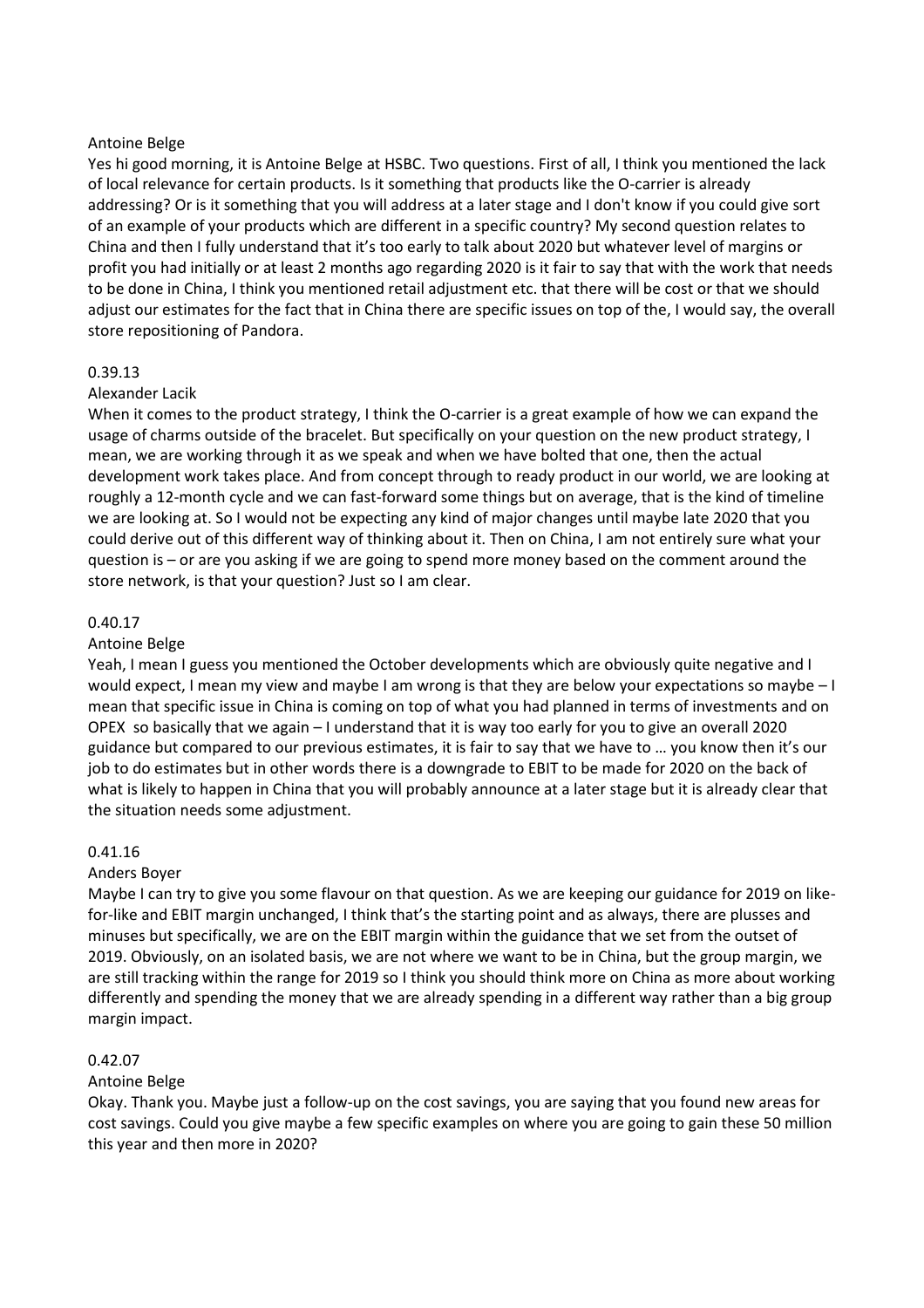#### 0.42.27

#### Anders Boyer

Yeah. If you have the presentation in front of you, on slide 13 in the Q3 presentation, in that we have indicated where we are with the Harvey Balls to the right on where we are pretty progress-like in admin expenses so if you look at sort of the incremental impact next year from a money perspective, it's COGS, it's the cost in the stores and IT, that is where you will see the bigger incremental impact in 2020 compared to 2019. So that is the first one. The second one where we have upgraded the guidance a bit compared to previously is on the retail expenses. We have taken the target up there from previously and then on admin expenses. That's the two buckets where we have upped it a bit. And specifically on retail, I think we have actually made better progress and faster progress than what we had expected and you can also see that in the numbers in Q3, that our sales and distribution expenses are actually down compared to last year, despite the fact that we have 113 more owned and operated concept stores this year and I think that is a good data point in looking at where we have made pretty decent progress in the cost programme.

#### 0.44.00

Antoine Belge Thank you, very helpful.

## Operator

Thank you. Our next question comes from the line of Silky Agarwal of Citi. Please go ahead, your line is open.

## 0.44.15

#### Silky Agarwal

Good morning everyone, I have two questions please. One is on the performance of the new products. I saw in the press release you mentioned that the Autumn collection which was launched in 29 August is still flat. I mean, do you think this is in line with your internal projections given it's the new collection and you should probably have had positive like-for-like development on that collection at least? And secondly, it's related to this, in terms of your performance in new pilot stores, I mean do you have any additional data which you could possibly share in terms of how these new stores have performed or the online growth, postal ??? relaunch on the website? Thanks.

## 0.45.00

#### Alexander Lacik

So when you look at the drop 7, as we call it, you are correct in saying that is flat versus prior year. I think you put that in the context of I think the previous 6 or 7 drops have been double digit negative versus kind of the prior comparative base. So for us, this is a step in the right direction and obviously going to the future, our growth will to a degree be dependent on managing to actually grow behind the drops but versus let's say the most recent 12 months back drops, this was a step in the right direction. And I think in terms of the new stores, I would just like to caution this, I mean we have some data points but again, it's 6- 8 weeks, I mean I think Birmingham has been up 6 weeks, is a very short timeframe to be perfectly honest with you. We see like-for-like as up, traffic is up, we see dwell-time is up so people spend more quality time in the stores etc. but again, we need a few more months to kind of come back with a more conclusive picture. When it comes to the like-for-like performance on online, I think up until the relaunch, we were trading at roughly from memory 20 odd percent growth globally. In the month of September, this was only 12 or so from memory and this is 100% correlated with the reduction or the severe reduction of promotions, so again, looking at the performance of that, you would have to go to clean weeks, as we look, and there we can see a better performance. We know that what we call the PDP rate, so you know product views, which is eventually when you are looking on a site, you need to get people to the product site because from there, essentially you click the purchase and we see that there is a quite significant shift in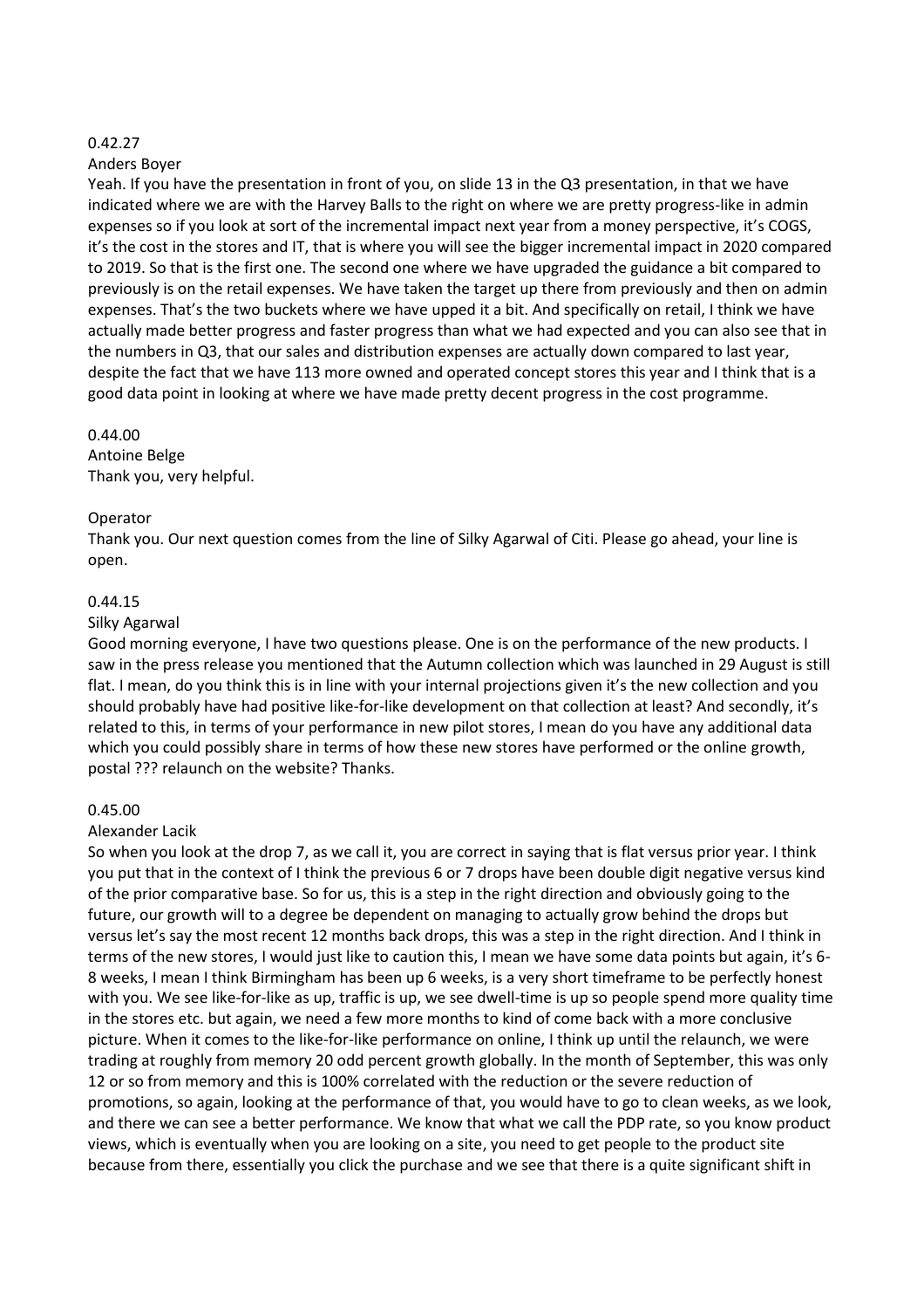people that are getting to the PDP which is largely driven by the fact that the site loads much quicker than in the past. So we know that conversion rate is very closely linked to the load rate. So, you know, again as I said: Early days but the signals we have or the indications we have are that literally every single aspect of Programme NOW has generated some positive indication for us and I think that is the important one to take hold of. Is this perfect? Is this at an end-stage? No. As I said: First chapter, first paragraph, but it is a positive one.

## 0.47.47

## Silky Agarwal

Thank you. Just a quick follow-up. So is it fair to say that the performance, the improvement that you have seen in October is largely led by these new products and also you know these new stores and online-driven.

# 0.48.05

## Alexander Lacik

It is 4 weeks of trading we are discussing. I think the key driver is that we see improved traffic. And that is really the key point because as we, I think, said somewhere in the material, the reason for the like-for-like decline for Pandora is traced back to traffic, not conversion rates, not UPT or average or development.. or any of that, those metrics, it is purely driven by less people coming through the door. And what we are experiencing post the relaunch and especially in the clean weeks as we talked about, then we have more people coming through our door than we used to have and that is the most important diagnostic KPI at this point in time. So to answer your question, yes, that is the driver.

0.48.48 Silky Agarwal Thank you

## Operator

Thank you. Our next question comes from the line of Klaus Kehl of Nykredit Markets. Please go ahead, your line is open.

## Klaus Kehl

Yep, hello, two questions from my side as well. First of all, your capital structure is still rather strong. So all else being equal, would it be reasonable to expect a new share buyback in 2020 or should we expect increased CAPEX in new stores next year? That is my first question. And secondly, we have talked a little bit about – or quite a lot about this improvement you have seen in October. But just to clarify, is there any particular markets that have seen this improvement or is it across the board? That would be my questions.

## 0.49.37

## Anders Boyer

Hi Klaus, it's Anders here. I can start out with the first question on the capital structure. Yeah, it is clear that we are generating a lot of cash still, from that perspective, nothing has really changed and even though we are not guiding on 2020 yet, I would be very surprised if there is not a decent amount of dividend and share buyback in 2020 as well. And on the CAPEX in new stores, that is actually a good question. The way to think about it is that long-term, it does not change our CAPEX level because once we are up and running at full speed and gotten practicing on building the new stores, the cost is the same as for the existing stores, so that's around DKK 2 million per new store that we are opening. Initially, it will be more expensive and that was also the case when we developed the current concept some years back, that it takes a little bit of practicing before we get the cost down but long-term, the cost is the same. Then specifically for the transition period, the level of CAPEX actually depends on how strong a pick-up do we see in the traffic into the stores, conversion and like-for-like in the stores that we refurbish so on the one hand, you can say of all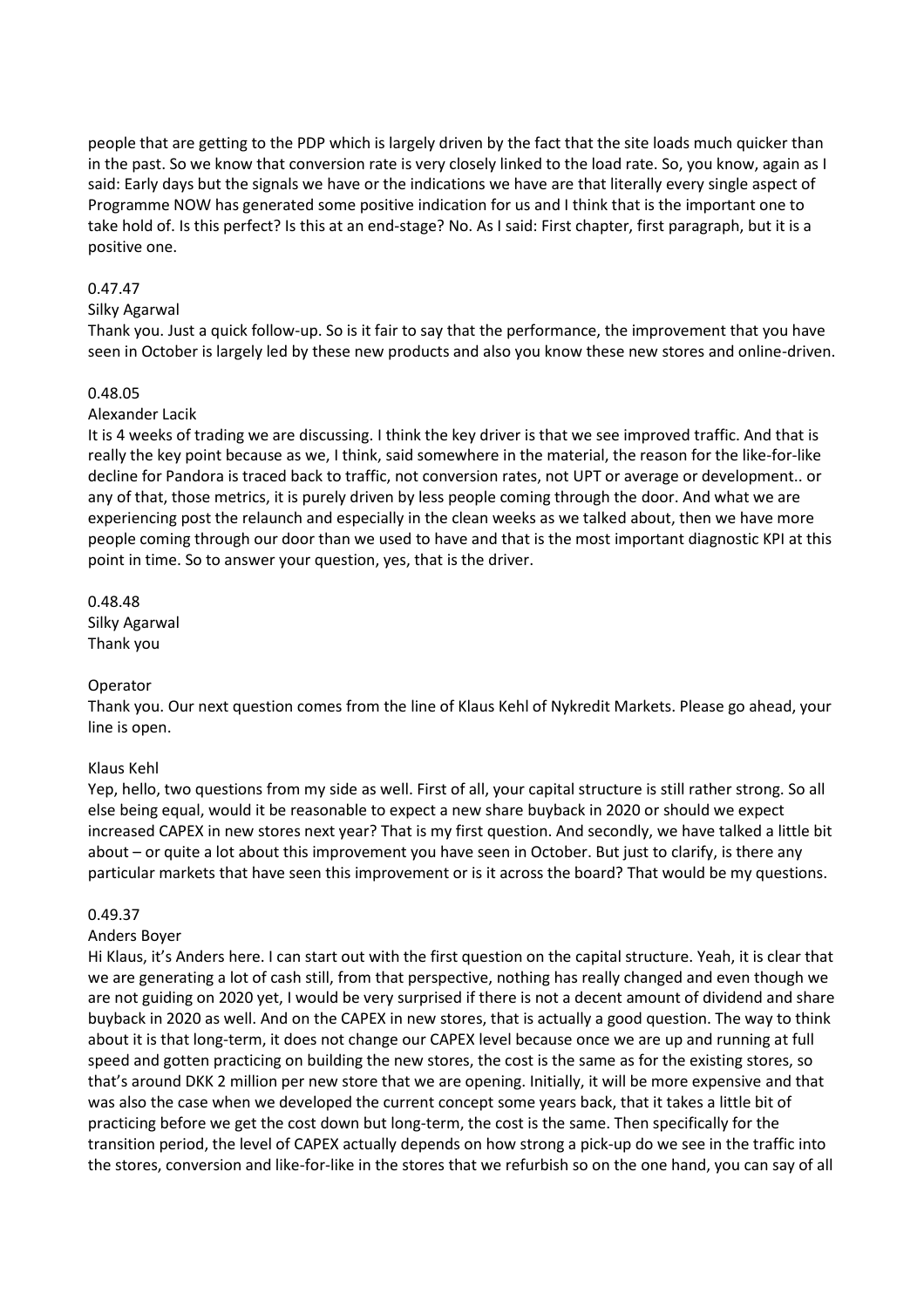the materials to refurbish the new stores when we would do it anyway, then it doesn't have an impact in big numbers on CAPEX and then on the other hand, if we see a strong pick-up in the retail metrics in the stores that we refurbish, we may want to accelerate the refurbishment even ahead of where you need it physically and where we end up within those ranges, we will have to see, get some months or quarters of data and as we said, I think we put into the company announcement that sometime during the first half of 2020, we will conclude on how fast we want to roll out the new concept.

## 0.51.59

#### Alexander Lacik

Okay, and your second question on which markets are driving the improved October performance, and there are a couple of points I would like to share. First of all, I mean it's a broad improvement across numerous markets. If we look at the 4 out of our top 7 are in flat to negative low single-digit territory and in particular, the large European markets are performing really well. China and Australia would probably be on the kind of other side of that spectrum but that's kind of the perspective we can provide.

#### 0.52.31

#### Klaus Kehl

So did you say that a couple of large European countries are in a very positive territory?

#### Alexander Lacik

No, they are performing better in the flat to negative low single-digit territory.

# Klaus Kehl Okay. Got it. Thank you very much.

## 0.52.51

## Operator

Thank you. Our next question comes from the line of Frans Høyer of Handelsbanken. Please go ahead, your line is open.

## Frans Høyer

Hi, thank you. Coming back to the inventory levels at franchisees and I wonder if you could tell us how much visibility do you actually have of franchisees' inventories and their sell-out and how can you make the distinction between inventory reductions with franchisees that are of the healthy inventory clean-up variety that you mention and how much is in fact franchisees losing face?

## 0.53.44

## Anders Boyer

Thank you Frans, it's Anders here, I can start out on the visibility. On the concept stores, the franchise concept stores, we have very good visibility on their sell-out and also on their inventories. We get data for all of the franchise and distributor operated concept stores every week so every Thursday afternoon, the global management team sits together looking at the like-for-like data across channels and markets including the concept stores that are operated by partners. So there, we have very, very high visibility. But then when you move into shop-in-shops and multi-branded, it is less structured. Obviously, it is also a smaller percentage of revenue and spread across many, many points of sale but for the majority of the revenue, we have reasonably good – on like-for-like, very good insights. And then on the healthy versus non-healthy, again, we have quite good insights on the level of inventories in the franchise operated concept stores and what is slow-moving and what is fast-moving and the weeks of cover and obviously also the individual countries and managers have a very frequent dialogue with the partners and there is no doubt that they obviously have felt like-for-like and revenue decreasing during the last couple of years and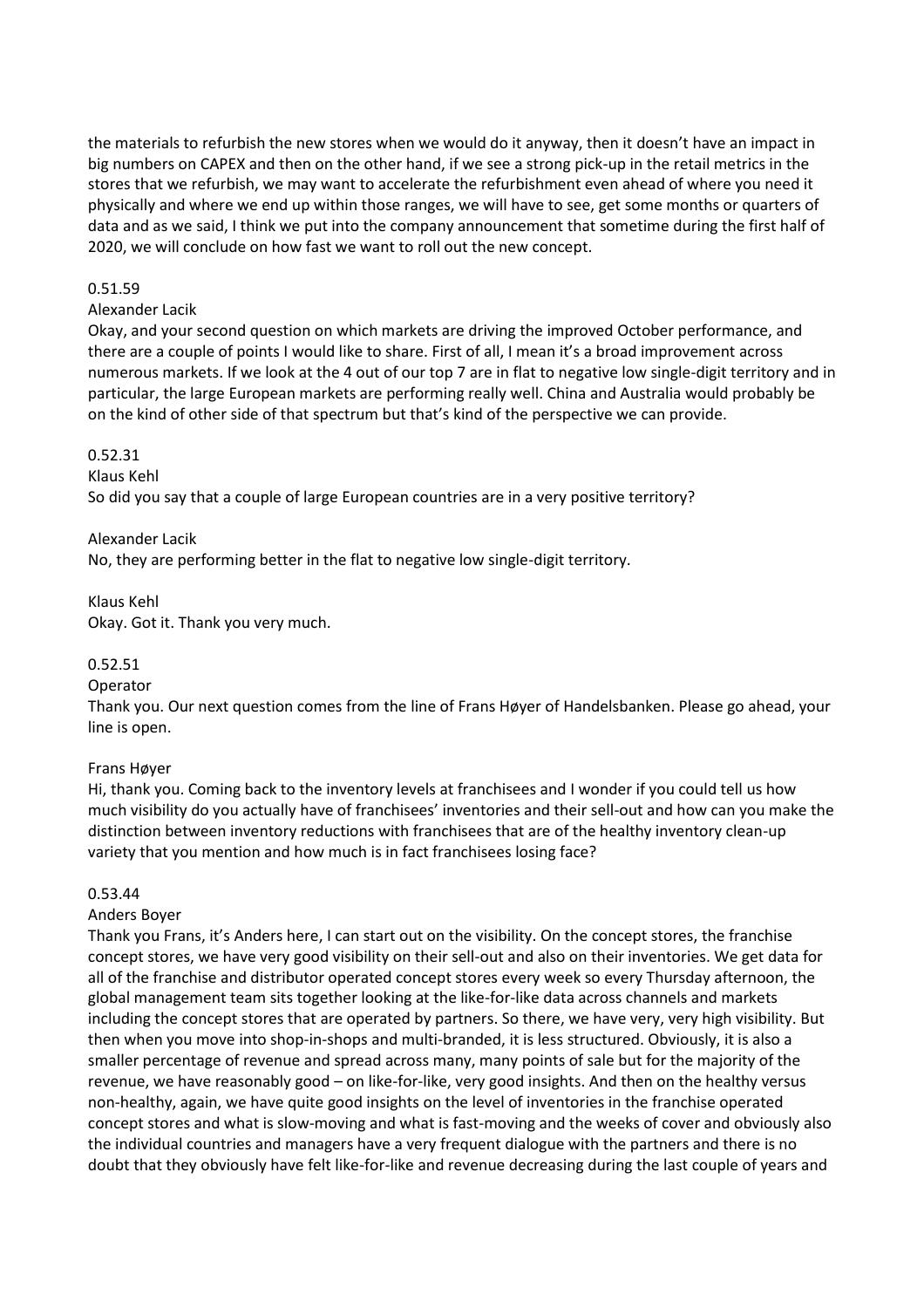thereby earnings as an average being less than what it has been in the past and that obviously makes you as a business manager focusing also more on the balance sheet and cash flow and thereby inventories and that is what I think is taking the weeks of cover, not just in our own stores but also among partners down to a much lower level than what it has been in the past.

## 0.56.00

## Frans Høyer

And so you can see that it needs further reduction and this is the reason for your downward adjustment? You basically decided that inventories need to come down further and you can still service the shops even from your own inventories or directly from production? Is that how we should think about this? It is really that you can make do with much lower inventories than you have assumed so far?

## 0.56.31

# Anders Boyer

We have seen countries and markets where the weeks of inventories that you have sitting in the store or in your small warehouse had been in the 30-40 weeks which is absolutely not necessary to run a shop. So best practice for companies like us mid-teens weeks of cover if you have good systems, good replenishment, algorithms, you can run a store like this and that goes for our own stores as well, let's say mid-high teens weeks of cover and historically, we as in Pandora have been way far away from that and that goes as an average also for our partners.

# 0.57.22

## Frans Høyer

And so these weeks to cover is going to come down further during Q4?

## Anders Boyer

Yeah. I think it will get down a bit further and then because our aim from the outset has been that as a broad average when we exit 2019, then we are where we should be in terms of inventories in the wholesale channel so we can like stop talking about this because we are looking forward to that point in time as well.

## 0.57.54

## Alexander Lacik

Just a perspective, it is a bit of a mathematical answer to your question actually because the way it is calculated is on forecasted future sales. So as you get into a period like Christmas where we do a significantly higher proportion of sales then technically, you know, you would have to load up inventory and as you are getting out, you will have a slightly higher starting point. So this fluctuates throughout the year so when we say that you can run a store on 12 weeks, that's an average. That would not be sufficient to service the Christmas period for instance, then you would run out of stock. So it is a bit of a dynamic. If you had a completely flatline consumption pattern, then yes, you can make that statement but because we have such a back-loaded year so if you look at these numbers, you wouldn't find the number we are quoting.

## 0.58.46

# Frans Høyer

But there was a run-off in inventories in Q3 and you would probably need to replenish those inventories with franchisees during Q4 in order not to run out of product for Christmas?

# 0.59.00 Alexander Lacik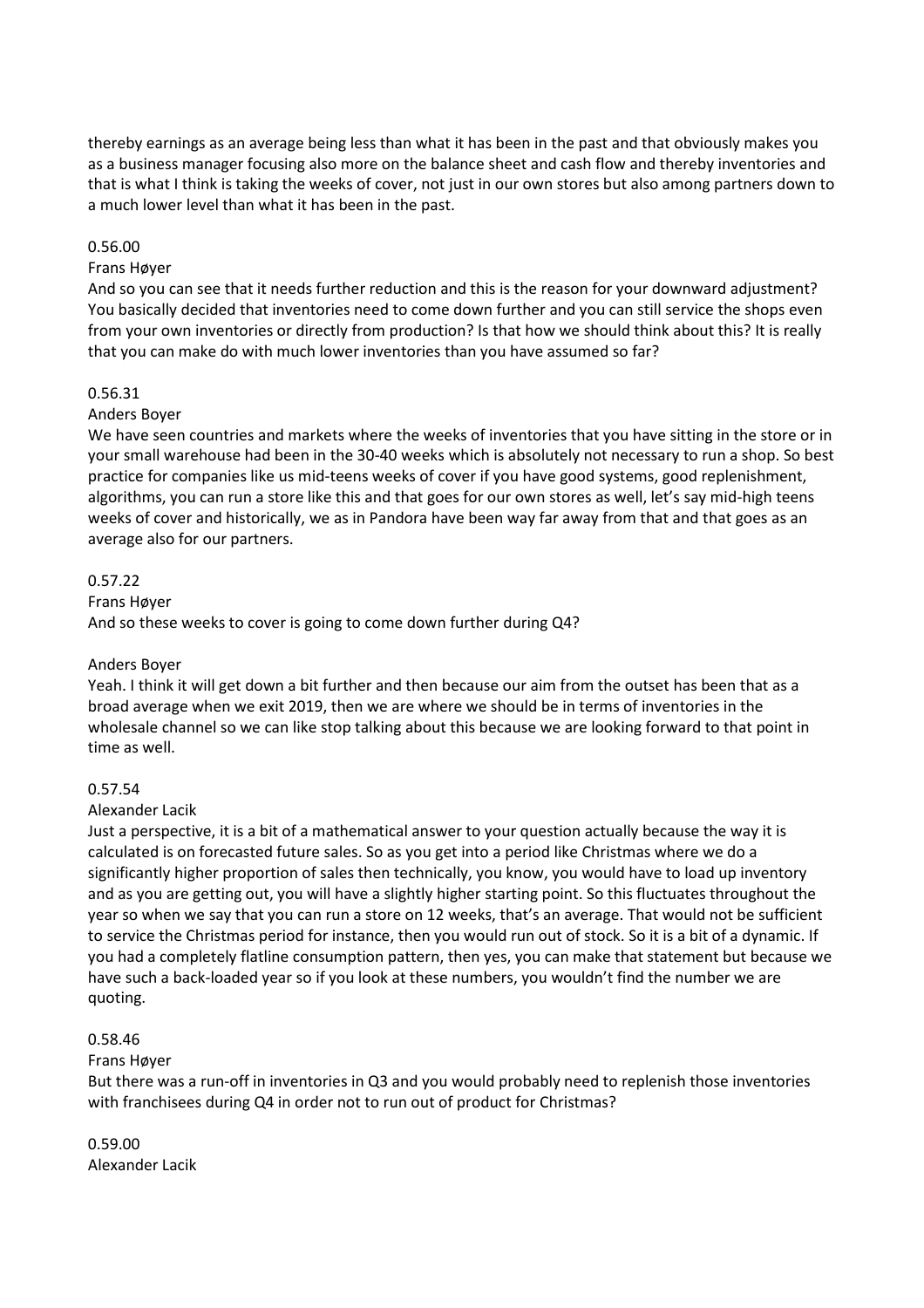The other point which we are not really talking about, we are now only talking about the quantity of the inventory position. The other aspect of this is also the quality of the inventory position so a large portion of what we are kind of taking back has been inventory which is not really sellable. It has been there, it's been discarded for quite some time back and it's not moving so that is part of the equation as well. So I think the starting point this year in the US was we sat on, what, 50 weeks of cover and we would hope that next year the same point in time we would be down to like 25 or even less which will be a much more of a healthy position. And that whole journey means that I am selling in significantly less versus what is actually being sold out even when like-for-likes are in slightly negative position like the US.

## 0.59.51

#### Frans Høyer

Yeah, okay. And the transition then from inventory run-off to stable inventories would be, I mean that would look different in your P&L, I suppose. Just one more question on the promotional, the reduction in your promotional activity. How much of a drag was that on like-for-like in Q3?

#### 1.00.17

#### Alexander Lacik

I think – first of all, it's not perfect science, I wish it was but let's call it educated views on this would be that roughly 4 points could be attributed to this but again, if you are in a steady state business, it's easier to be more precise on that question. When it's a bit on a sliding slope, then it's always the question what is the increment and not but roughly 4 points at a global average. I think if you look specifically on the US, it would probably be a higher number given the severity of the pull-back and maybe even UK would be a slightly higher number. But on average globally, we gather it's roughly 4 points.

Frans Høyer Okay, thanks very much.

# 1.01.00

Operator

Thank you. Our next question comes from the line of Morten Eismark of ABG Sundal Collier. Please go ahead, your line is open.

#### 1.01.05

## Morten Eismark

Thank you and good afternoon gentlemen. Just a quick question here, can you remind us, do you have in place or do you plan to reintroduce some permanent stock balancing with franchisees where they can return unsold inventory minus of course a handling fee to regulate buying behaviour? The point of my question is of course that we don't end up in these big cleaning operations and of course assuming that general Pandora sell-in versus sell-out culture is more healthy going forward than we have seen in the past year or years. That is the first question. The second question, just circling back to the promotional effect. So in ballpark figures, would it be fair to say that the reduction in promotional activities cancel out the extraordinary marketing efforts you did in those key markets? Again, ballpark figures, or how should we view this?

#### 1.02.00

## Anders Boyer

Hi Morten, it's Anders here. On the inventory, one of the aims of the commercial reset is that we should avoid having the need for a structured permanent programme where inventories are being returned to Pandora and in fact, as of now, the only markets where we have a structured programme in place is North America. We don't have that in the rest of the world. So with the reduction of the sell-in packs that we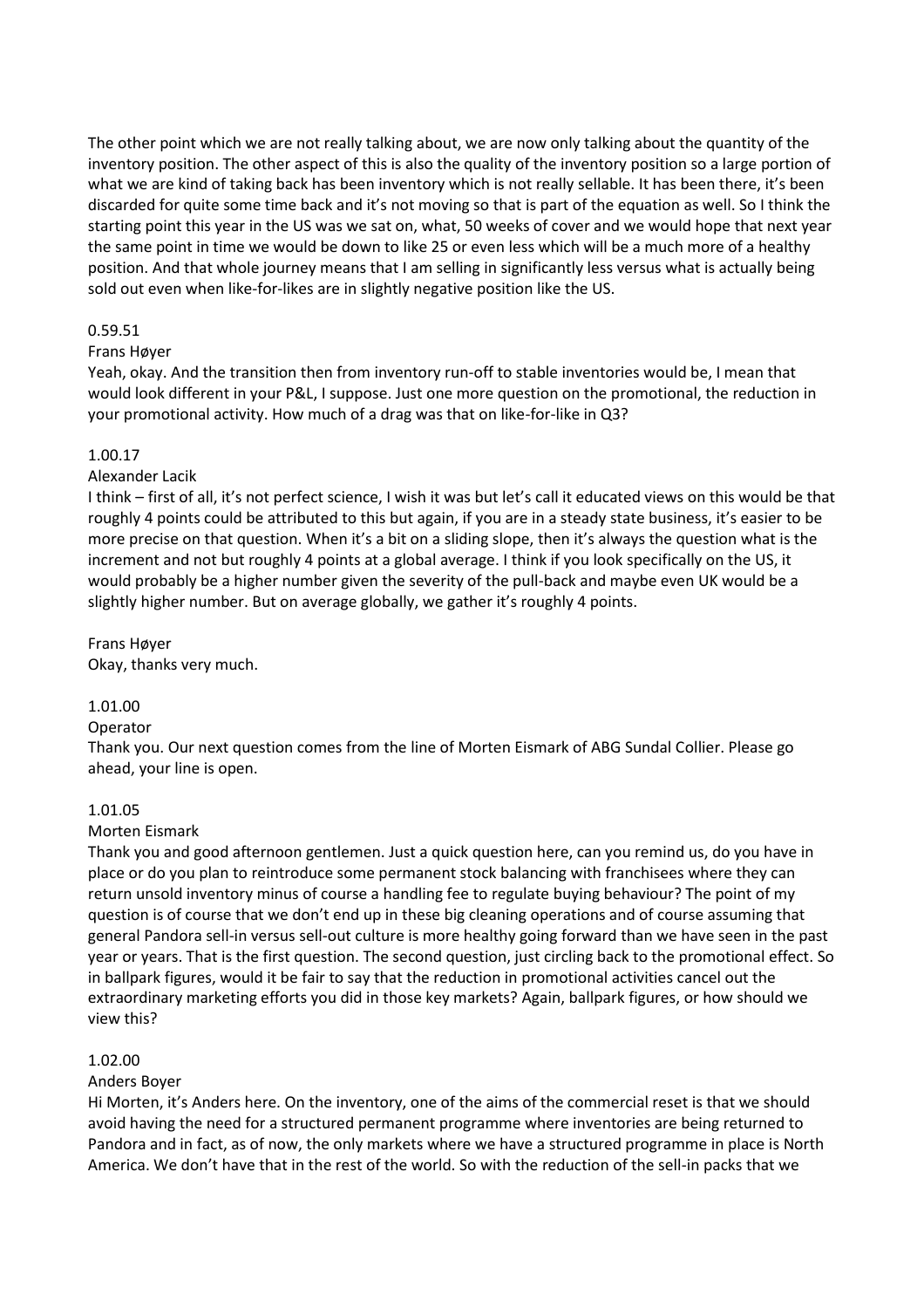started doing early this year and with the measurement being focused on like-for-like, also for the partner stores, not sell-in, we are trying to put ourselves in a position where we are not structured in a way or operating in a way where we consistently build up too high inventories that have to be taken back every now and then. That is the aim.

## 1.03.10

## Alexander Lacik

On your second question, I mean, it's really a crystal ball question. I wish it was as easy that we could you know decouple those things and say isolated effects. Broadly, maybe, you are correct but if you kind of pushed me hard and said show me the numbers, I don't sit on those numbers. It is very – you know, I could extrapolate what we experience behind the media uptake in the UK, in Italy. Then I can say that this is what an average promotion should deliver but then we have promotion fatigue, we have a like-for-like played by fewer consumers coming in general into the stores, the assortment might be different so there are so many components here so it's really difficult to put a very definitive answer. But broadly, you are probably right. Somewhere in that ballpark is probably right.

## 1.04.03

# Morten Eismark

That is very clear and I of course respect that this is not an absolute science, of course. Anders, just circling back two rounds so the point is, as you highlighted earlier, if you can sit and watch your sell-out and I guess you also monitor your sell-in on an SKU level in your concept stores and you can monitor the sell-out on SKU level each and every Thursday – nevertheless, we still ended up in this situation and again, I know the past is past but you will probably never get 100% correct the product mix both in terms of volumes and geographical mix so there will be excess inventory or slow movers going forward and I understand this is a permanent thing in the North American business but it could also be interesting to see if it's something that should be introduced globally outside then just using alternative channels for flushing out. Is that something you would plan to look into?

## 1.05.04

## Anders Boyer

It is actually more the other way around that we look at it – the ideal operating model is more like what we have outside the Americas, what we are seeing, the way we are operating in the countries in EMEA and APAC where we have bigger partner networks that we are setting ourselves off as a structured need, we don't have a need for return programmes and we have actually been operating pretty much like that in EMEA and APAC for long and now we are doing this one-time exercise but then the entire aim has been that we are set up in a way that it is not something where we need to do sort of structured programmes that will be anywhere visible in the numbers going forward but you are absolutely right because you don't have 100% precise forecasting accuracy but the ones where you are not hitting right, hopefully you can get rid of most of that through your biannual sales.

## 1.06.22

Morten Eismark Alright, fair enough. Thank you.

## 1.06.23

## Alexander Lacik

One additional comment. The fact that we are going to reduce the SKU assortment from 1,800 DVs Down to 1,300 also means that we are focusing more on the productive aspects. So of course, the wider assortment you have, the longer the tail is, I mean that's just arithmetic so that in and of itself should help curtail that kind of unproductive part of the assortment.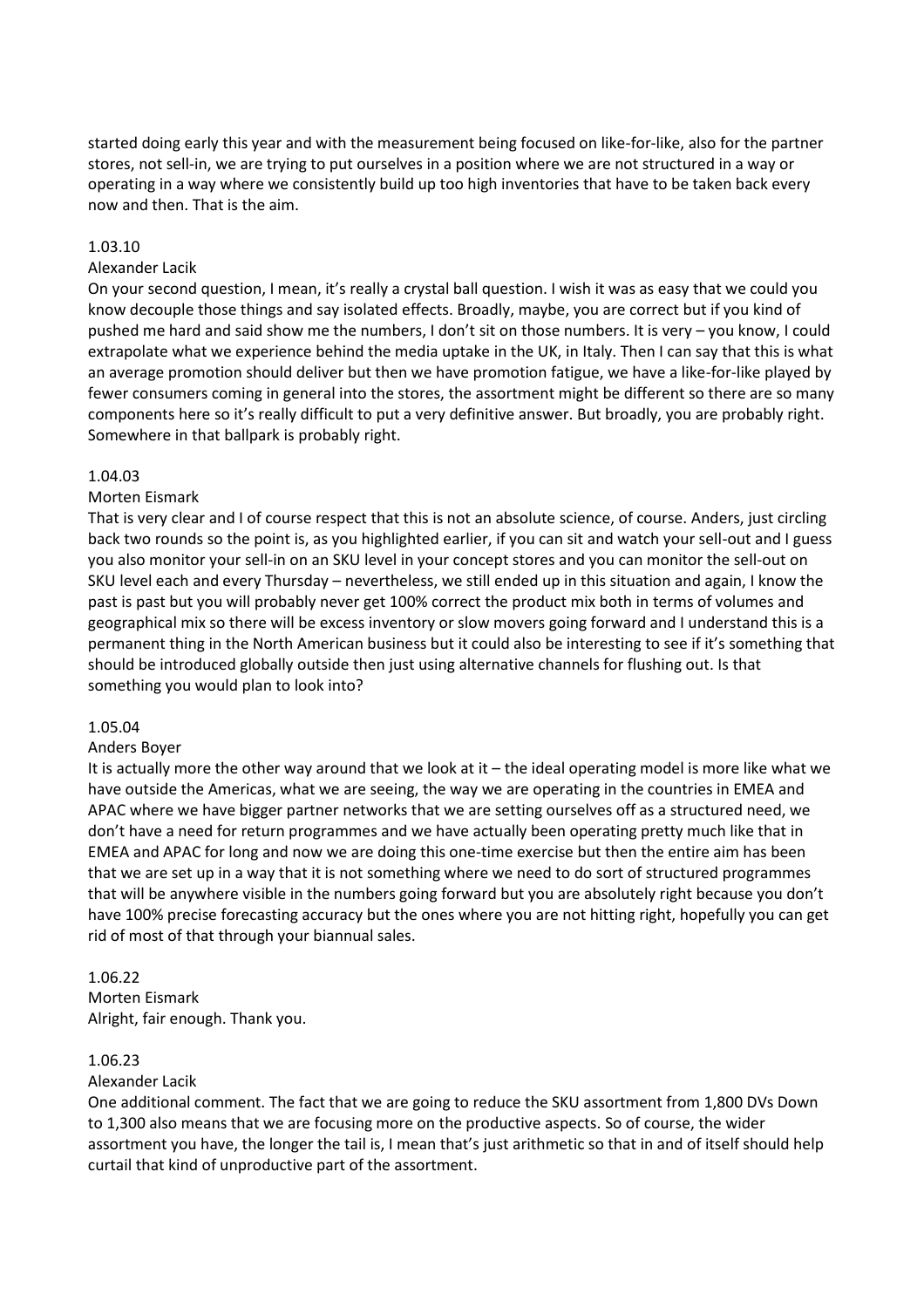1.06.48 Morten Eismark Okay, thank you. Very clear, thank you.

# Operator

Thank you. Our next question comes from Piral Dadhania of RBC Capital Markets. Please go ahead, your line is open.

# 1.07.00

## Piral Dadhania

Hi, morning everyone. So firstly if I could just confirm what you said around the US like-for-like in October. I don't think you said it in your initial comments but did you confirm it was slightly negative in the October month? That would be helpful. And then secondly just around the traffic slide that you presented on page 10. Is it fair to assume that the like-for-like evolution broadly follows the traffic evolution for the clean weeks that don't have promotional noise in the base period or are there any deviations that you can flag at this early stage of the turnaround? Thank you.

# 1.07.45

# Alexander Lacik

So I will probably start with the number two question because you are right. We have not seen, if you go back in let's say the last one or two years, there is a quite good correlation between like-for-like performance and traffic because our conversion rates are relatively stable, the average order value and the units per transaction are also very stable so that correlation factor is very high so in clean weeks, that is probably a good proxy I would say.

## 1.08.17

## Anders Boyer

And on the – Hi, Piral, it's Anders here. On the October like-for-like in the US, Alexander commented on it before and said that 4 out of the 7 markets were at flat like-for-like or low single-digit negative. The US is more like mid-single-digit negative but better than in Q3. But if you look at slide 10 in the deck with the weekly numbers, you can also see that in the US, we also still in October, which is week 40-43 if I remember right, we were in quite a number of those weeks comping a promotion last year so that still hurts the US in the month of October.

## 1.09.04

# Piral Dadhania

Yeah, that makes sense Anders. Okay, so just coming back to the other point around the relationship between traffic and like-for-like. If we then take those clean weeks perhaps and coming back to a question that was asked, I think one of the first questions, is it fair then to assume that the sort of the sustainable clean run-rate for the like-for-like in the business with a small injection of new product is a low to midsingle-digit sort of trajectory? Is that sort of the way we should think about the medium-term?

## 1.09.38

## Alexander Lacik

Yeah, that's probably the best proxy we have sitting here today. As I also mentioned, if you are navigating and you take one degree wrong course today, you know, in three weeks, you will end up in the wrong continent, so I will just be cautioning you a little bit. But you know with the data set we have in front of us, that is probably not a crazy assumption, that is probably the way I will think about it.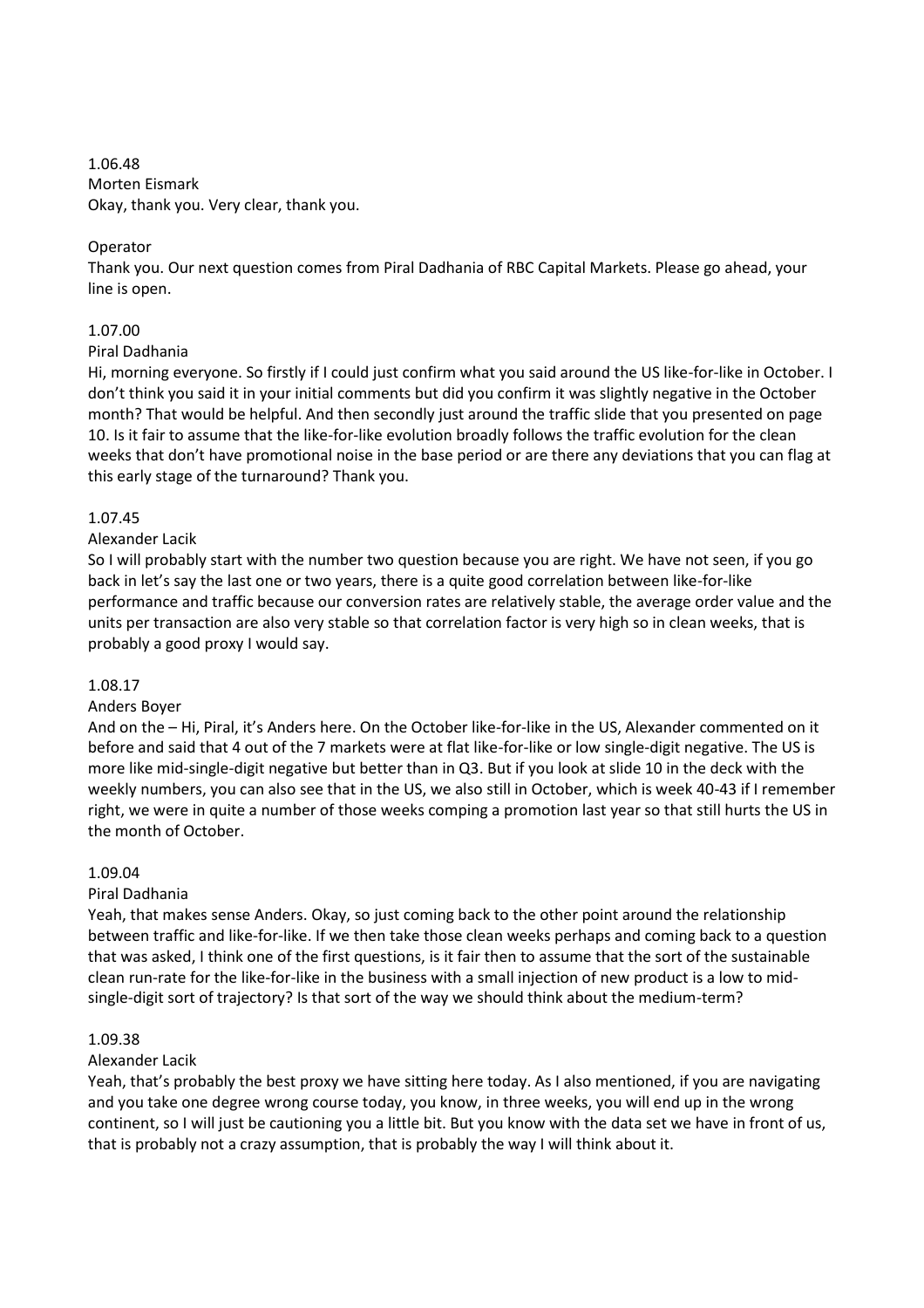## 1.10.01

# Piral Dadhania

Okay, brilliant. And sorry, just one more thing that just occurred to me. I think you flagged Pandora ME as being a good example of a successful launch. I just wanted to sort of take a step back and get your views on whether you believe that is a function of a better marketing strategy or whether it is a function of lower price points which are resonating better with consumers. Do you have a view as to what is driving the more successful response in that collection?

# 1.10.32

# Alexander Lacik

This is a loaded question when you are asking a marketeer whether the product guys have done a good job or I have done a good job in my marketing campaign but nevertheless, I think the driver of this was also confirmed with the research before we actually did this. It is hitting that price point which sits sub 100, you know, pick your currency pretty much. That is what is driving it and I think that in and of itself manifests the fact that we do have a price elasticity on this brand which we need to be conscious about. I don't know if you have participated in our previous discussions where I have spoken about the fact that kind of part of our issue I think as a brand is that we have drifted away from being in these opening price points and being affordable. That is what consumers would kind of tell us, that well, it is not as affordable as it used to be and therefore, I kind of sit on the fence for a while. So I think Pandora ME is a great example when you hit kind of the right value equation that actually we see strong following into the brand. And that is important to me because it does tell something about this whole debate on whether the Pandora brand is broken, nobody is interested, that you know this would kind of somehow suggest something differently.

# 1.11.51

# Piral Dadhania

Okay. Yeah, I mean, we have heard this before. So, if you for example expand the entry price point offer, how does that affect the gross margin? Are those lower price point products gross margin neutral? Or is there a slight dilution implied?

## 1.12.08

# Alexander Lacik

So on this specific one, it is not dilutive and if you actually look through our charms portfolio, the lower priced charms actually operated a higher gross margin because they are much easier for us to manufacture. So if you have a charm which is purely moulded silver versus something where you have to set a lot of stones and maybe paint enamel and all of those things, they typically could be a little bit of a drag on the GM but we are now talking in small increments. But generally speaking, no, the answer is Pandora ME is not dilutive to our gross margin profile.

# 1.12.47 Piral Dadhania

Okay brilliant, thank you, very clear.

# Operator

Thank you. The next question comes from the line of Magnus Jensen of SEB. Please go ahead, your line is open.

# 1.12.59

## Magnus Jensen

Hello guys, just one small question from me. You said there was sort of a one-off effect on your free cash flow from Programme NOW due to some of the restructuring costs. How much is that?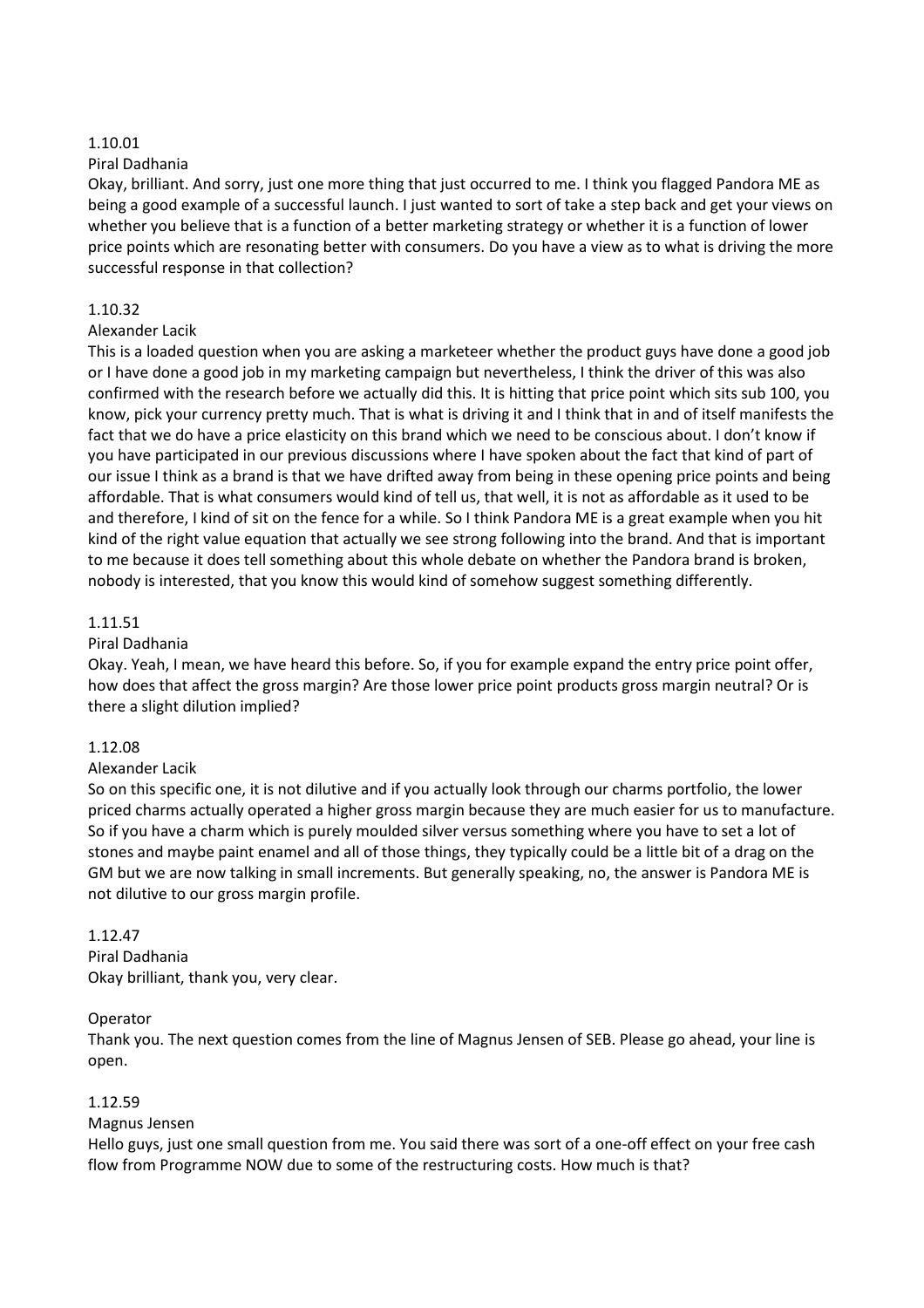## 1.13.14

## Anders Boyer

On the operating net working capital, it is actually not that much. There is some but the majority of the one-off restructuring cost is booked on other payables and not trade payables but in total of the DKK 1 billion in one-offs in the quarter, DKK 750-800 of that is non-cash in the quarter so much of the DKK 1 billion does not have any cash impact in the quarter. Some of that will then have cash impact going into Q4, mainly the inventory programme. Does that answer your question, Magnus?

# 1.14.05 Magnus Jensen Yeah, it's fine. Thank you.

## Operator

Thank you. Our next question comes from the line of Lars Topholm of Carnegie. Please go ahead, your line is open.

# Lars Topholm

Yes, hello gentlemen, a couple of questions on my side. The first on the October like-for-like of -7, just to compare apples to apples, isn't it fair to assume China was also a 2% drag in Q3 given it's just north of 10% of sales and like-for-like was -16 and isn't it also true that comps in Q4 are 4 percentage points easier than in Q3? At least if I look at the like-for-like run-rate last year. And then finally, is Hong Kong out of the 7%? Because if that is case, you could actually argue that factoring in Hong Kong, you go from -11 to -8 on a comp which is 4 percentage points easier. So how confident are you you have a real underlying improvement in momentum? And then question number 2 goes to the fact you are reducing sell-in packages. I know you had some issues with producing the plated products so I wonder what is the status on that and what is the risk that in managing sell-in more tightly, you are going to experience more order backlogs than you have currently? Those were my questions.

## 1.15.41

## Anders Boyer

Alright Lars, it is Anders here. I will try to start out on the first part of the question with the October likefor-like, the -7. The way that the impact from China in October is bigger than in Q3, and you can of course do the numbers in different ways but the way that I look at them, the -16% like-for-like in Q3, the -16% that China had, then that is 6 percentage points worse than the group average and assuming that like China, the like-for-like weight is 10 percentage which is probably, that is plus/minus okay, then it drags down the group like-for-like in Q3 by the tune of 60 basis points or so. So the drag from China is clearly bigger in October than we saw in Q3 but it was also a drag in Q3. Then on the Q4 comp, you are absolutely right, the like-for-like last year went from -3 in Q3 to -7 in Q4. So we have an easier comp getting into Q4 and that is obviously, it is not the eternal truth to look at 2-year comps but it is a factor and that is clearly also part of why we do expect a better like-for-like here in the fourth quarter than what we have seen in the first three quarters of the year. And then – and there was probably something else that I have missed, that I haven't answered on the… Sorry, what was that question? Yeah, in October, that -7, Hong Kong is still out because we see that the level of turmoil is at a level where like-for-like gets into ridiculous numbers like in Q3 where it was -53, so that is still adjusted in that number.

1.18.10

Operator Okay, thank you. Our next question comes from the line of…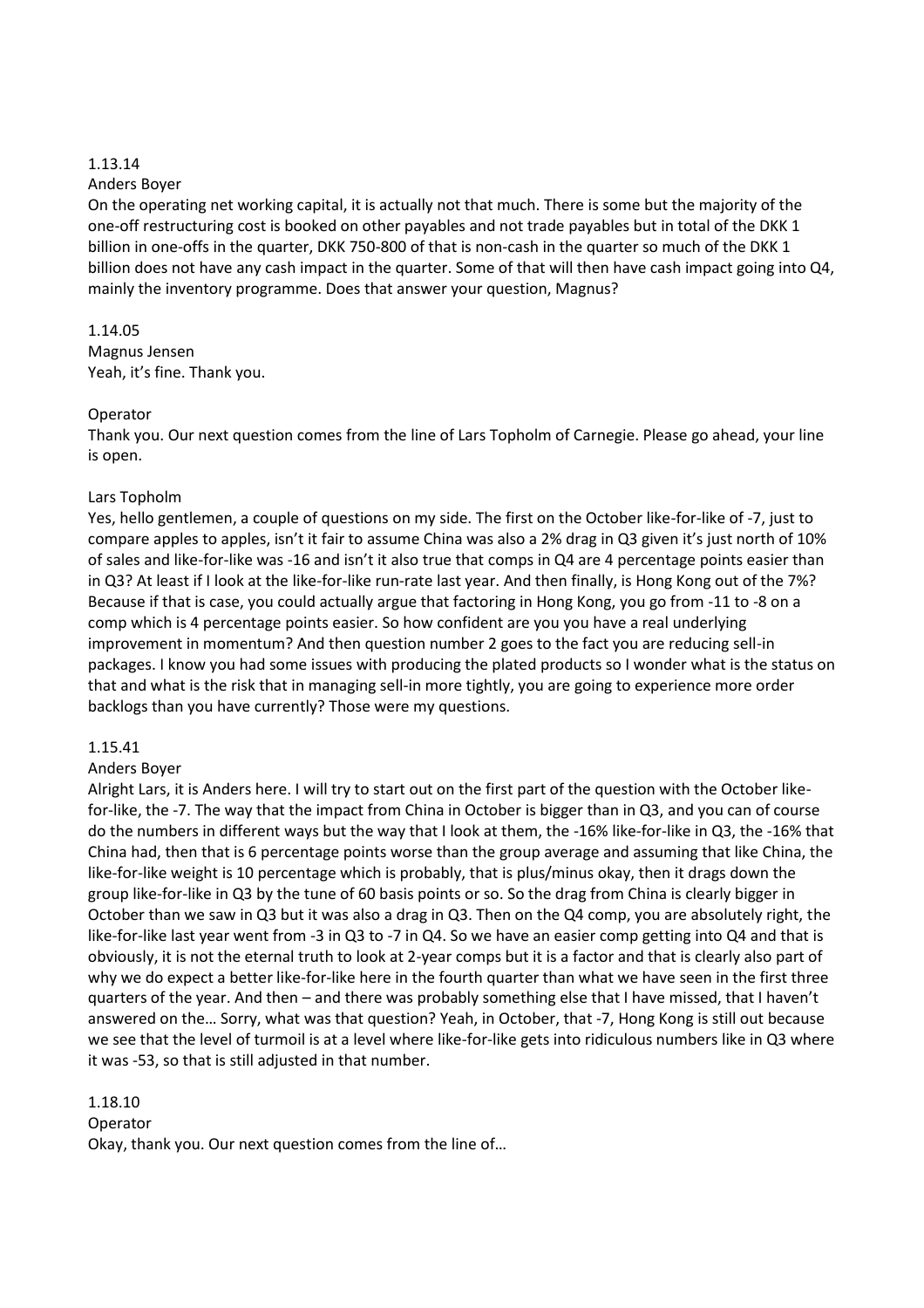## 1.18.18

# Michael Bjergby

No sorry, we just need to finalise the last question on the order backlog. It is correct that we have a larger order backlog currently than we had in the past and this goes mainly for the plated products but also for some of the silver products that have been high runners. So that is correct. We expect it to be solved later this year sort of towards the end of the year but hopefully, it will have no impact on sell-in.

# 1.18.50

# Operator

Okay, apologies. So our next question comes from the line of Klaus Kehl of Nykredit Markets. Please go ahead, your line is open.

# 1.18.57

# Klaus Kehl

Yeah, just a question about Italy. You say that the sell-in in Italy has been affected quite a lot by these declining credit days in Q3 but have you seen that sell-in in the Italian market has started to normalise here in Q4 or is it something that you hope for in let's say the latter part of the quarter?

# 1.19.24

# Anders Boyer

That is a fair question, Klaus, but the sell-in, I would almost tend to say have to happen because otherwise, the Christmas products are not in the stores. So we are very confident when we are saying that this is a timing issue between Q3 and Q4 directly related to a change of payment terms. So simply, essentially saying rather than selling what is going to be sold out during Christmas, rather than selling that in September, we do that when it makes commercial sense and that is in Q4.

#### 1.20.01 Klaus Kehl

So in other words, it has taken place already?

## Anders Boyer

Yes, some has but we are still only in early November so not everything has been shipped but that will happen in the weeks to come.

Klaus Kehl Okay. Great, thank you.

## 1.20.25

## Operator

Thank you. And we have one further question in the queue, that is a follow-up from Lars Topholm of Carnegie. Please go ahead, your line is open.

# Lars Topholm

I hope this time, the moderator won't interrupt me before we have ended the discussion. But my question on the order backlog was also what can you from a management perspective do to avoid a situation where order backlog problems increase when you reduce the sell-in package size? Thanks.

1.21.02 Anders Boyer